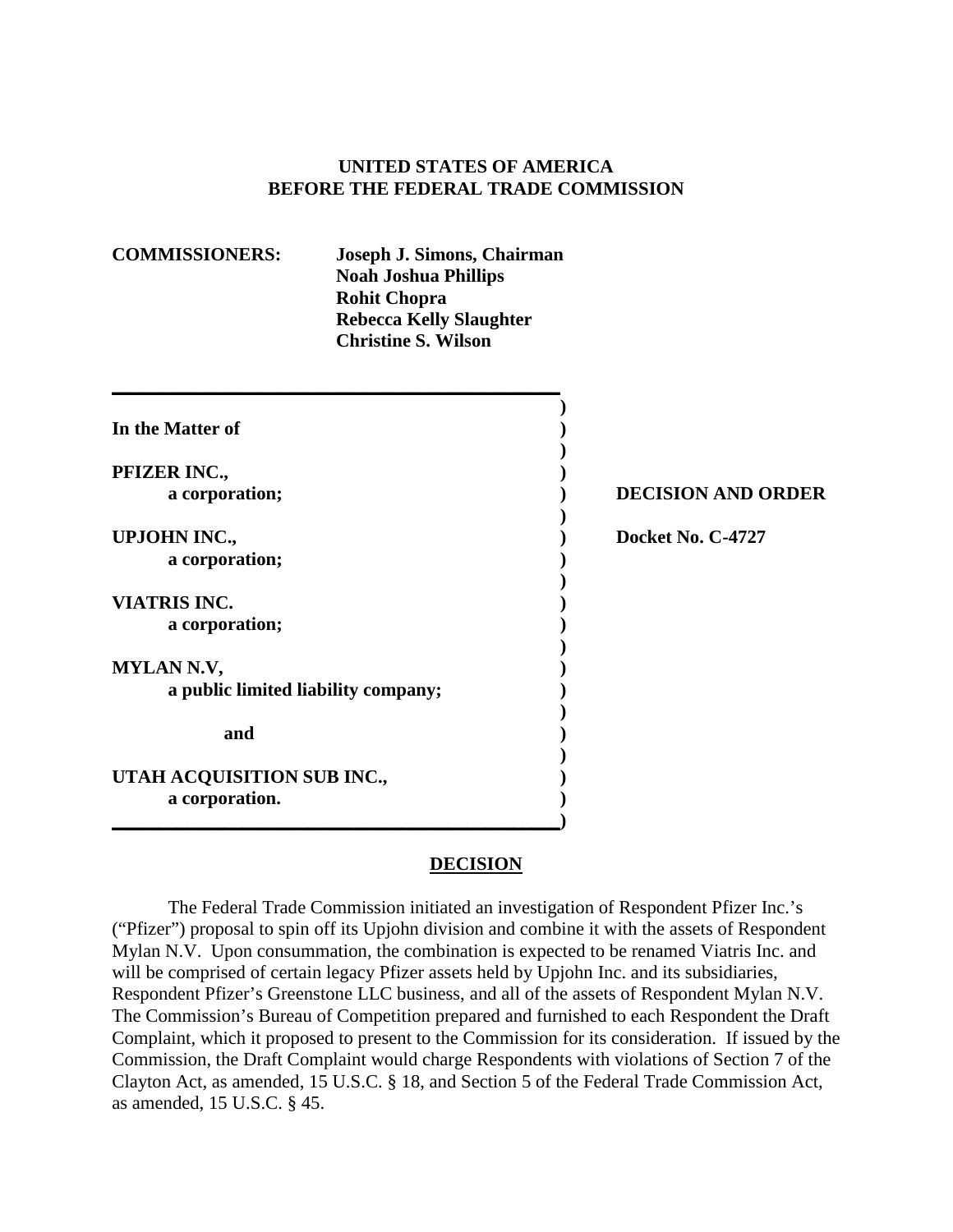Respondents and the Bureau of Competition executed an Agreement Containing Consent Orders ("Consent Agreement") containing (1) an admission by Respondents of all the jurisdictional facts set forth in the Draft Complaint; (2) a statement that the signing of said agreement is for settlement purposes only and does not constitute an admission by Respondents that the law has been violated as alleged in the Draft Complaint, or that the facts as alleged in the Draft Complaint, other than jurisdictional facts, are true; (3) waivers and other provisions as required by the Commission's Rules; and (4) a proposed Decision and Order and Order to Maintain Assets.

The Commission considered the matter and determined that it had reason to believe that Respondents have violated the said Acts, and that a complaint should issue stating its charges in that respect. The Commission accepted the Consent Agreement and placed it on the public record for a period of 30 days for the receipt and consideration of public comments; at the same time, it issued and served its Complaint and Order to Maintain Assets. The Commission duly considered any comments received from interested persons pursuant to Commission Rule 2.34, 16 C.F.R. § 2.34. Now, in further conformity with the procedure described in Rule 2.34, the Commission makes the following jurisdictional findings, and issues the following Decision and Order ("Order"):

- 1. Respondent Pfizer Inc. is a corporation organized, existing, and doing business under and by virtue of the laws of the State of Delaware with its executive offices and principal place of business located at 235 East  $42<sup>nd</sup>$  Street, New York, New York 10017.
- 2. Respondent Upjohn Inc. is a corporation organized, existing, and doing business under and by virtue of the laws of the State of Delaware with its executive offices and principal place of business located at 235 East 42nd Street, New York, New York 10017. Upon completion of the combination, Upjohn Inc. is expected to be renamed Viatris Inc. and will become Respondent Viatris Inc. with its executive offices and principal place of business located at 1000 Mylan Boulevard, Canonsburg, Pennsylvania 15317.
- 3. Respondent Mylan N.V. is a public limited liability company organized, existing, and doing business under and by virtue of the laws of the Kingdom of the Netherlands with its executive offices and principal place of business located at Building 4, Trident Place, Mosquito Way, Hatfield, Hertfordshire, AL10 9UL, England. Mylan N.V.'s United States address for service of process in this matter is as follows: 1000 Mylan Boulevard, Canonsburg, Pennsylvania 15317.
- 4. Respondent Utah Acquisition Sub Inc. is a corporation organized, existing, and doing business under and by virtue of the laws of the State of Delaware with its executive offices and principal place of business located at  $235$  East  $42<sup>nd</sup>$  Street, New York, New York 10017. Upon completion of the combination, Utah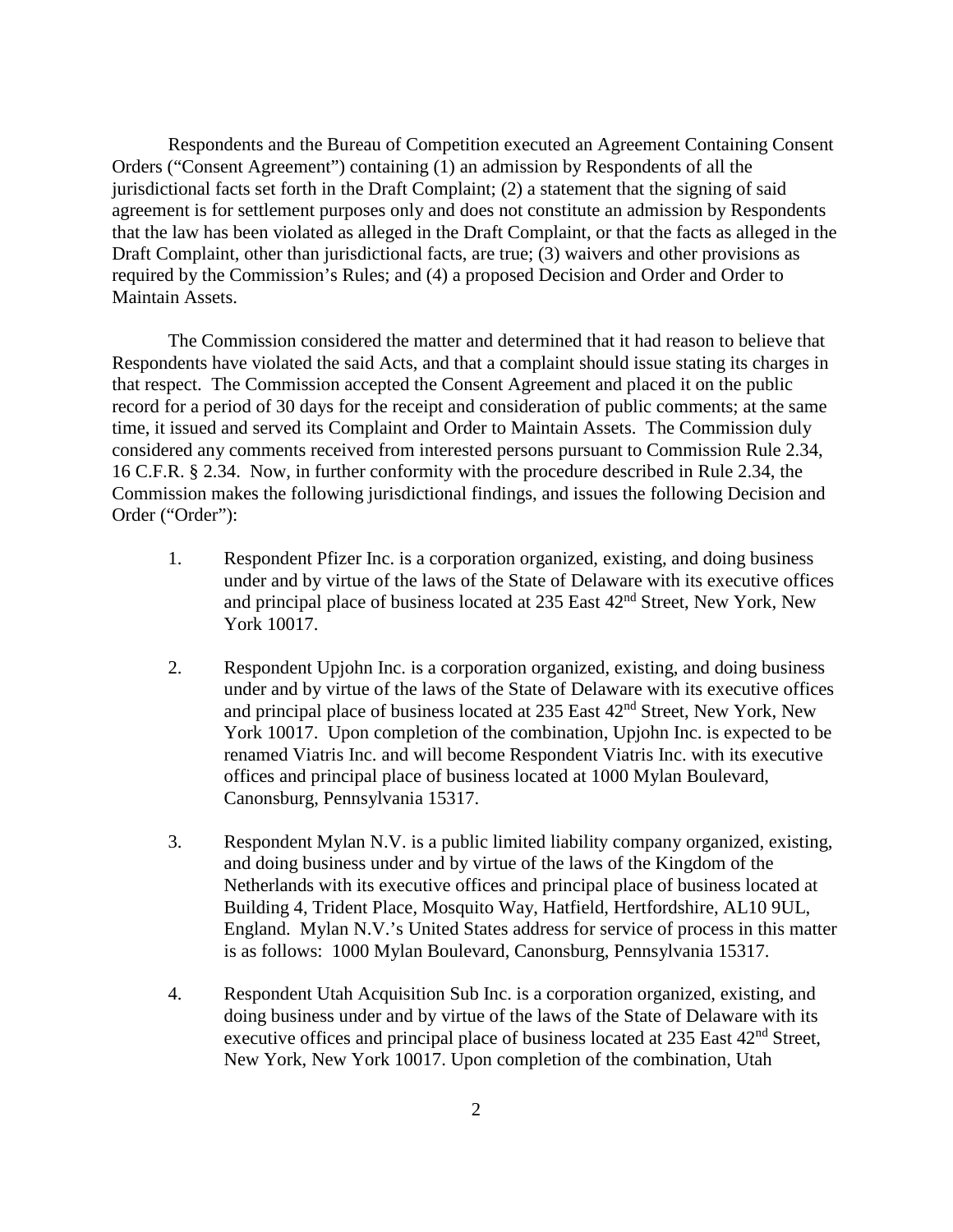Acquisition Sub Inc. will become a subsidiary of Respondent Viatris Inc. with its executive offices and principal place of business located at 1000 Mylan Boulevard, Canonsburg, Pennsylvania 15317.

5. The Commission has jurisdiction over the subject matter of this proceeding and over the Respondents, and the proceeding is in the public interest.

## **ORDER**

### **I. Definitions**

**IT IS ORDERED** that, as used in the Order, the following definitions shall apply:

- A. "Pfizer" means Pfizer Inc., its directors, officers, employees, agents, representatives, successors, and assigns; and the joint ventures, subsidiaries, partnerships, divisions, groups, and affiliates controlled by Pfizer Inc., and the respective directors, officers, general partners, employees, agents, representatives, successors, and assigns of each.
- B. "Upjohn" means Upjohn Inc., its directors, officers, employees, agents, representatives, successors (including Viatris Inc.), and assigns; and the joint ventures, subsidiaries, partnerships, divisions, groups, and affiliates controlled by Upjohn Inc., and the respective directors, officers, general partners, employees, agents, representatives, successors, and assigns of each.
- C. "Viatris" means Viatris Inc., its directors, officers, employees, agents, representatives, successors, and assigns; and the joint ventures, subsidiaries, partnerships, divisions, groups, and affiliates controlled by Viatris Inc., and the respective directors, officers, general partners, employees, agents, representatives, successors, and assigns of each.
- D. "Wylan" means Mylan N.V., its directors, officers, employees, agents, representatives, successors, and assigns; and the joint ventures, subsidiaries, partnerships, divisions, groups, and affiliates controlled by Mylan N.V., and the respective directors, officers, general partners, employees, agents, representatives, successors, and assigns of each.
- E. "Utah Acquisition Sub" means Utah Acquisition Sub Inc., its directors, officers, employees, agents, representatives, successors, and assigns; and the joint ventures, subsidiaries, partnerships, divisions, groups, and affiliates controlled by Utah Acquisition Sub Inc., and the respective directors, officers, general partners, employees, agents, representatives, successors, and assigns of each.
- F. "Commission" means the Federal Trade Commission.
- G. "Respondents" means Pfizer, Upjohn, Viatris, Mylan, and Utah Acquisition Sub.
- H. "Acquirer(s)" means:
	- 1. A Person specified by name in this Order to acquire particular assets or rights pursuant to this Order; or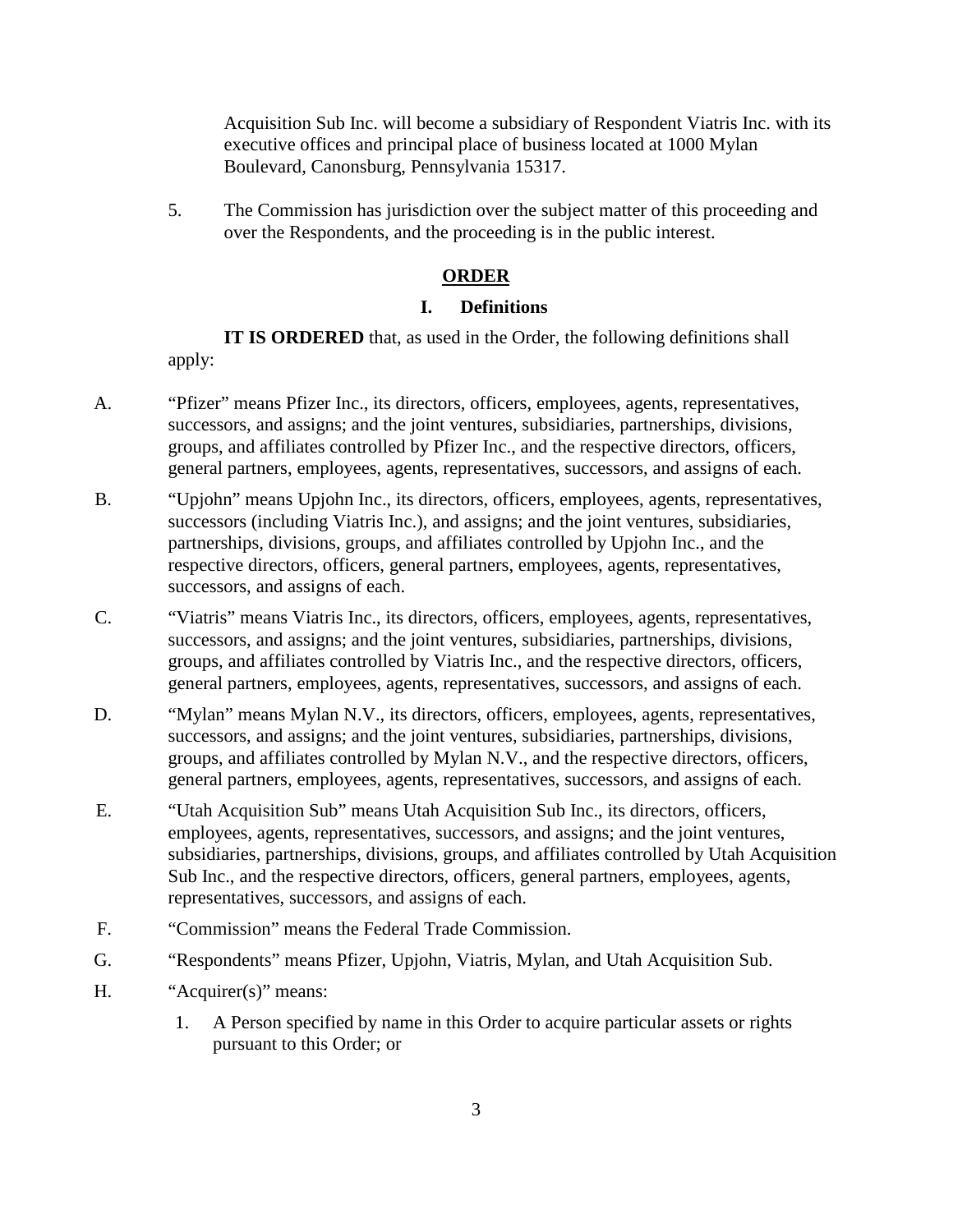- 2. Any other Person that the Commission approves to acquire particular assets or rights pursuant to this Order.
- I. "Acquisition" means the transactions contemplated by *Separation and Distribution Agreement* by and between Pfizer Inc. and Upjohn Inc., dated as of July 29, 2019, and the *Business Combination Agreement* by and among Pfizer Inc., Upjohn Inc., Utah Acquisition Sub Inc., Mylan N.V., Mylan I B.V., and Mylan II B.V. dated as of July 29, 2019, as filed with the Commission.
- J. "Acquisition Date" means the date the parties close on the *Business Combination Agreement* by and among Pfizer Inc., Upjohn Inc., Utah Acquisition Sub Inc., Mylan N.V., Mylan I B.V., and Mylan II B.V. dated as of July 29, 2019.
- K. "Agency(ies)" means any government regulatory authority or authorities in the world responsible for granting approval(s), clearance(s), qualification(s), license(s), or permit(s) for any aspect of the research, Development, manufacture, marketing, distribution, or sale of a Product. The term "Agency" includes the FDA.
- L. "Authorized Generic Products" mean the authorized generic versions of each of the following products:
	- 1. "Medroxyprogesterone Products" mean the Products in Development or authorized for marketing or sale in the United States pursuant to the following FDA Authorizations: NDA No. 02046 and NDA No. 012541, and any supplements, amendments, or revisions to these NDAs;
	- 2. "Amlodipine/Atorvastatin Products" mean the Products in Development or authorized for marketing or sale in the United States pursuant to the following FDA Authorization: NDA No. 021540, and any supplements, amendments, or revisions to this NDA;
	- 3. "Phenytoin Products" mean the Products in Development or authorized for marketing or sale in the United States pursuant to the following FDA Authorization: ANDA No. 084427, and any supplements, amendments, or revisions to this ANDA;
	- 4. "Prazosin Products" mean the Products in Development or authorized for marketing or sale in the United States pursuant to the following FDA Authorization: NDA No. 017442, and any supplements, amendments, or revisions to this NDA; and
	- 5. "Spironolactone Products" mean the Products in Development or authorized for marketing or sale in the United States pursuant to the following FDA Authorization: NDA No. 012616, and any supplements, amendments, or revisions to this NDA.
- M. "Authorized Generic Product License" means an exclusive, royalty-free, fully paid-up right to market, promote, distribute, sell, and offer for sale a non-branded version of each of the Authorized Generic Products in the United States under the applicable FDA Authorization for a term of at least 10 years.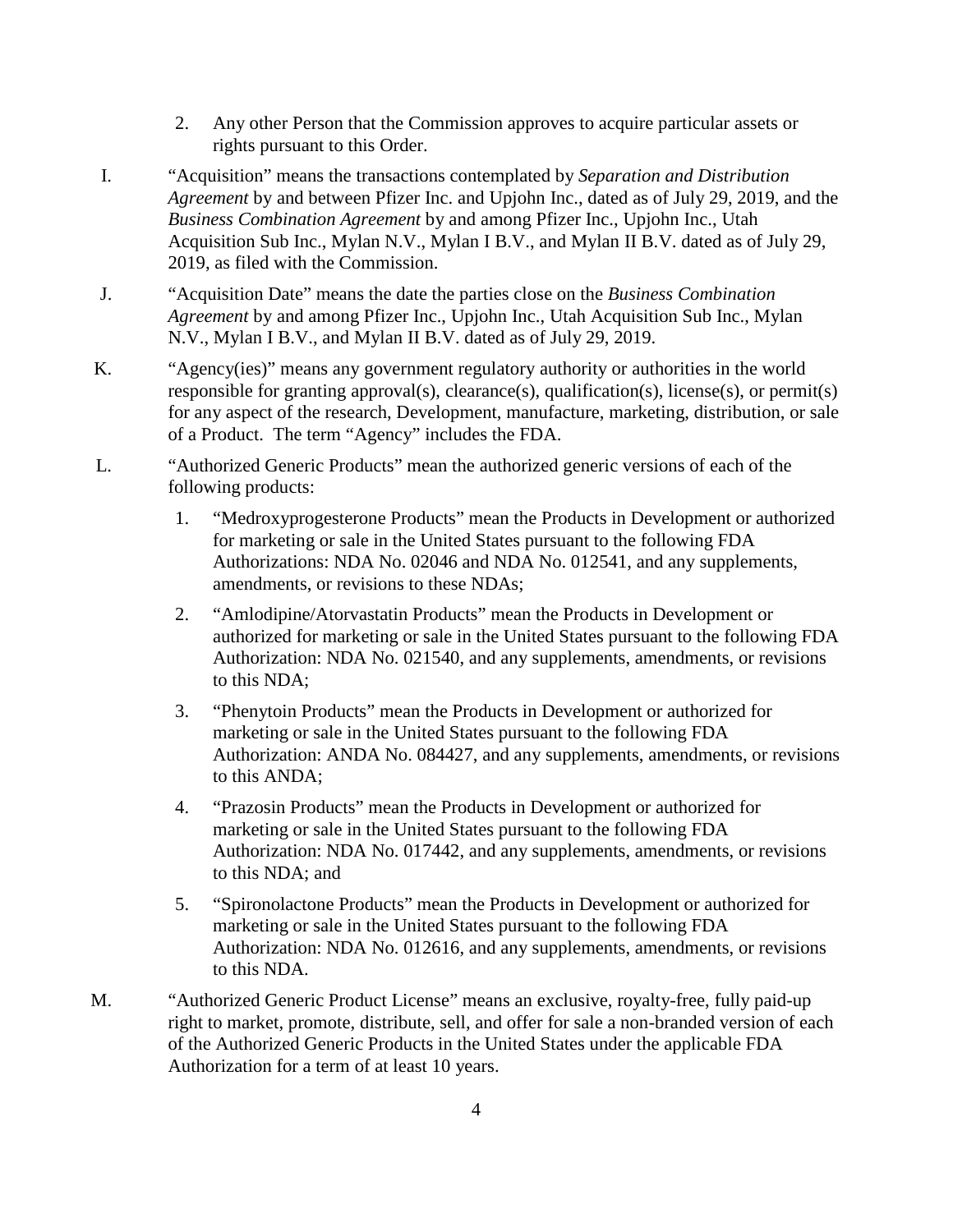- N. "Business" means the research, Development, manufacture, commercialization, distribution, marketing, advertisement, importation, and sale of a Product.
- O. "Business Information" means all written information, wherever located or stored, relating to or used in a Divestiture Product Business, including documents, graphic materials, and data and information in electronic format. Business Information includes records and information relating to research and development (including copies of Product Development Reports), manufacturing, process technology, engineering, product formulations, production, sales, marketing (including Product Marketing Materials), logistics, advertising, personnel, accounting, business strategy, information technology systems, customers, customer purchasing histories, customer preferences, delivery histories, delivery routing information, suppliers and all other aspects of the Divestiture Product Business. For clarity, Business Information includes any Respondent's rights and control over information and material provided by that Respondent to any other Person. Business Information includes Confidential Business Information.
- P. "cGMP" means current Good Manufacturing Practice as set forth in the United States Federal Food, Drug, and Cosmetic Act, as amended, and includes all rules and regulations promulgated by the FDA thereunder.
- Q. "Confidential Business Information" means all Business Information that is not in the public domain.
- R. "Customer" means any Person that is either a direct purchaser or who negotiates price on behalf of a direct purchaser (*e.g.*, group purchasing organization) of any Divestiture Product from a Respondent or the Acquirer.
- S. "Development" means all new chemical entity research, and all studies of the safety or efficacy of a Product, including test method development and stability testing; toxicology; bioequivalency; bioavailability; formulation; process development; manufacturing scale-up; development-stage manufacturing; quality assurance/quality control development; statistical analysis and report writing; conducting studies of the safety or efficacy of a Product for the purpose of obtaining any and all approvals, licenses, registrations or authorizations from any Agency necessary for the manufacture, use, storage, import, export, transport, promotion, marketing, labeling, and sale of a Product (including any government price or reimbursement approvals); Product Approval and registration; and regulatory affairs related to the foregoing. "Develop" means to engage in Development.
- T. "Direct Cost" means a cost not to exceed the cost of labor, material, travel, and other expenditures to the extent the costs are directly incurred to provide the relevant assistance or service. "Direct Cost" to the Acquirer for its use of any of a Respondent's employees shall not exceed then-current average hourly wage rate for such employee.
- U. "Divestiture Agreements" mean:
	- 1. Asset Purchase Agreement by and between Mylan Pharmaceuticals Inc. and Prasco, LLC dated as of September 18, 2020; Authorized Generic License,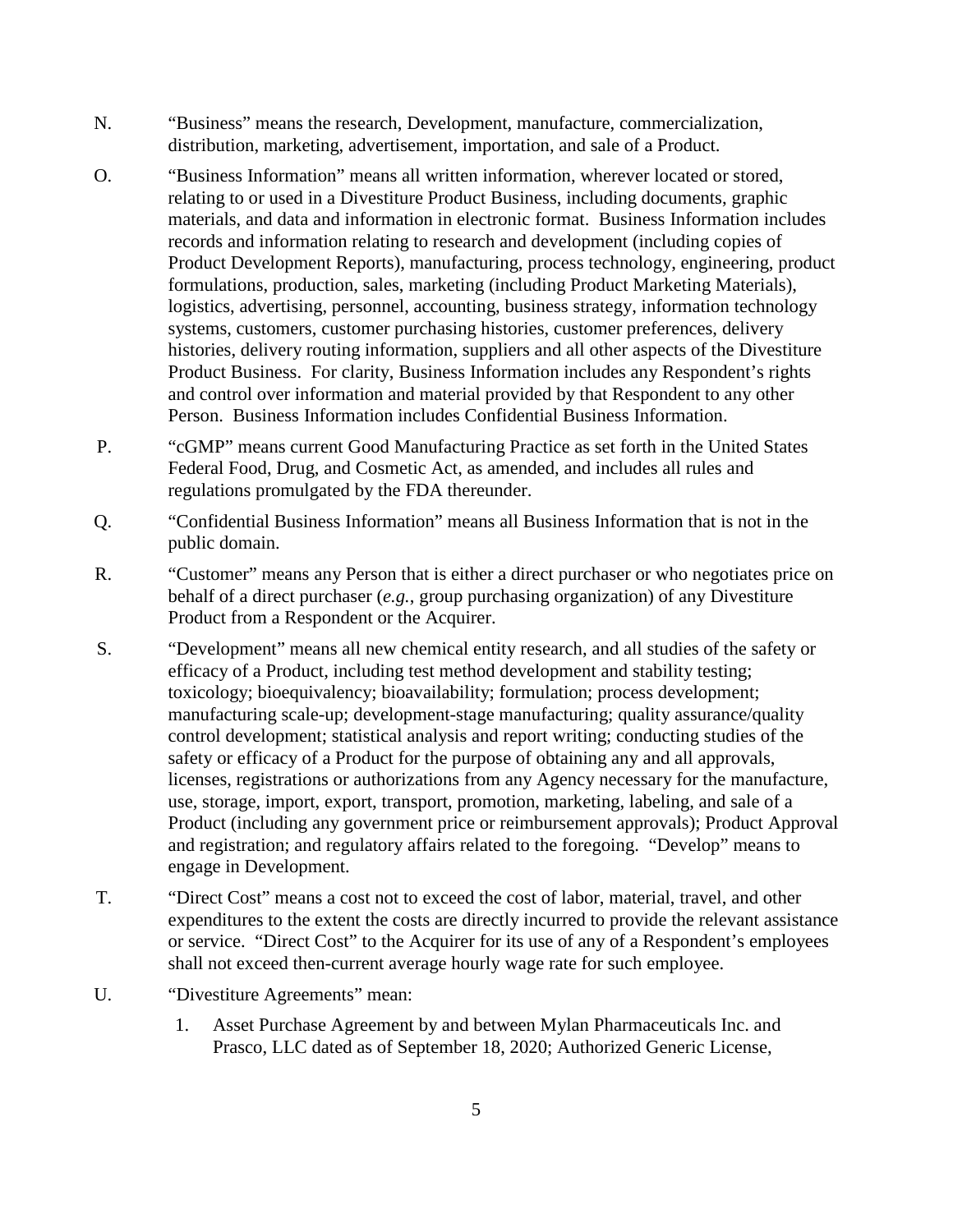Distribution, and Supply and Product Transfer Agreement by and between Pfizer Inc. and Prasco, LLC, dated as of September 18, 2020; Partial Assignment and Assumption Agreement by and between Upjohn US 2 LLC and Prasco, LLC, dated as of September 18, 2020; Product Transition Agreement by and between Upjohn Inc. and Prasco, LLC, dated as of September 18, 2020; Technology Transfer Agreement by and between Pfizer Inc. and Upjohn Inc. dated as of September 18, 2020; Amendment to the Form of Manufacturing and Supply Agreement between Pfizer Inc., Upjohn Inc., and Mylan N.V. dated as of September 18, 2020; Amendment No. 3 to the Separation and Distribution Agreement by and between Pfizer Inc. and Upjohn Inc. dated as of September 18, 2020; and all amendments, exhibits, attachments, agreements to the above referenced agreements; and

- 2. Any other agreement between a Respondent(s) and the Acquirer (or between a Divestiture Trustee and the Acquirer, or between Respondents for the benefit of the Acquirer) that has been approved by the Commission to accomplish the requirements of this Order.
- V. "Divestiture Assets" mean Respondents' equitable and legal right, title, and interests in and to all tangible and intangible assets that are not Excluded Assets, wherever located, relating to a Divestiture Product Business, including the following:
	- 1. All Product Approvals and authorizations for the Divestiture Products, including all FDA Authorizations;
	- 2. All studies of the safety or efficacy of the Product;
	- 3. All Product Intellectual Property;
	- 4. At the option of the Acquirer, Product Manufacturing Equipment;
	- 5. All technological, scientific, chemical, biological, pharmacological, toxicological, regulatory materials and information, including studies of the safety, efficacy, stability, bioequivalency, bioavailability, and toxicology of a Product;
	- 6. All website(s), Domain Names, and social media sites related exclusively to the Divestiture Product and the content thereon related exclusively to the Divestiture Product, and the content related exclusively to the Divestiture Product that is displayed on any website that is not dedicated exclusively to the Divestiture Product;
	- 7. At the option of the Acquirer, Product Contracts;
	- 8. All Business Information;
	- 9. At the option of the Acquirer, all inventory and all ingredients, materials, or components used in the manufacture of the specified Divestiture Product in existence as of the Divestiture Date including, the active pharmaceutical ingredient(s), excipient(s), raw materials, packaging materials, work-in-process, and finished goods related to that Divestiture Product; and
	- 10. At the option of the Acquirer, the right to fill any or all unfilled Customer purchase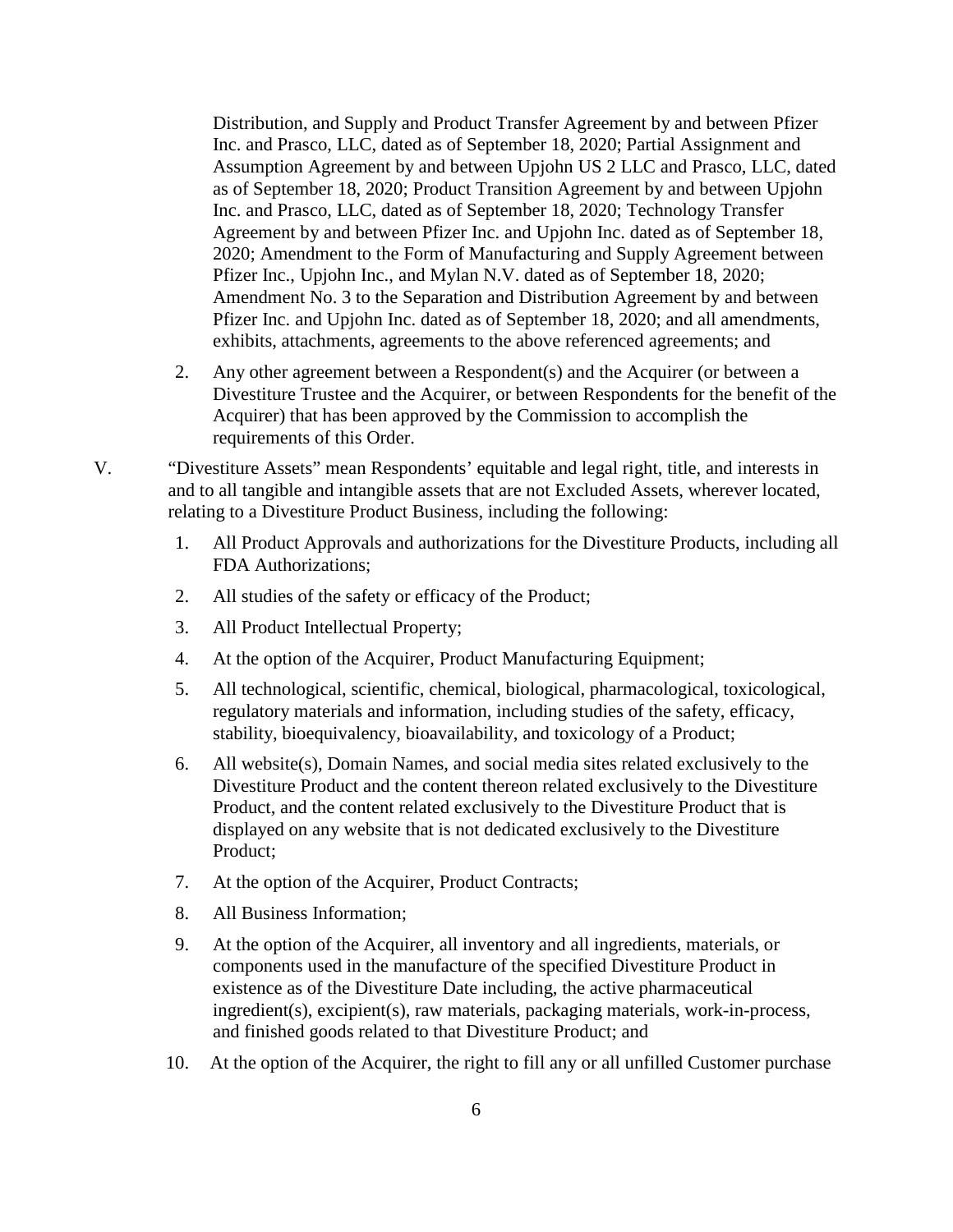orders for the specified Divestiture Product as of the Divestiture Date.

- W. "Divestiture Date" means the date on which a Respondent (or a Divestiture Trustee) closes on a transaction to assign, grant, license, divest, transfer, deliver, or otherwise convey rights or assets related to a Divestiture Product to the Acquirer as required by Paragraph II of this Order.
- X. "Divestiture Products" means the:
	- 1. Authorized Generic Products;
	- 2. Eplerenone Products; and
	- 3. Gatifloxacin Products.
- Y. "Divestiture Product Business" means the Business related to a Divestiture Product.
- Z. "Divestiture Trustee" means the trustee appointed by the Commission pursuant to Paragraph X of this Order or Paragraph IX of the Order to Maintain Assets.
- AA. "Domain Name" means the domain name(s) and the related uniform resource locator(s) and registration(s) thereof, issued by any Person or authority that issues and maintains the domain name registration.
- BB. "Employee Information" means the following, for each Relevant Employee, as and to the extent permitted by law:
	- 1. With respect to each such employee, the following information:
		- a. Name, job title or position, date of hire, and effective service date;
		- b. Specific description of the employee's responsibilities;
		- c. Base salary or current wages;
		- d. Most recent bonus paid, aggregate annual compensation for the relevant Respondent's last fiscal year, and current target or guaranteed bonus, if any;
		- e. Employment status (*i.e.,* active or on leave or disability; full-time or parttime); and
		- f. All other material terms and conditions of employment in regard to such employee that are not otherwise generally available to similarly situated employees; and
	- 2. At the option of the Acquirer, copies of all employee benefit plans and summary plan descriptions (if any) applicable to the Relevant Employees.
- CC. "Eplerenone Products" mean the Products in Development or authorized for marketing or sale in the United States pursuant to the following FDA Authorization: ANDA 203896, and any supplements, amendments, or revisions to this ANDA.
- DD. "Eplerenone Divestiture Assets" means all rights, title and interest in the Divestiture Product Business related to the Eplerenone Products, including all of the Divestiture Assets related to the Eplerenone Products.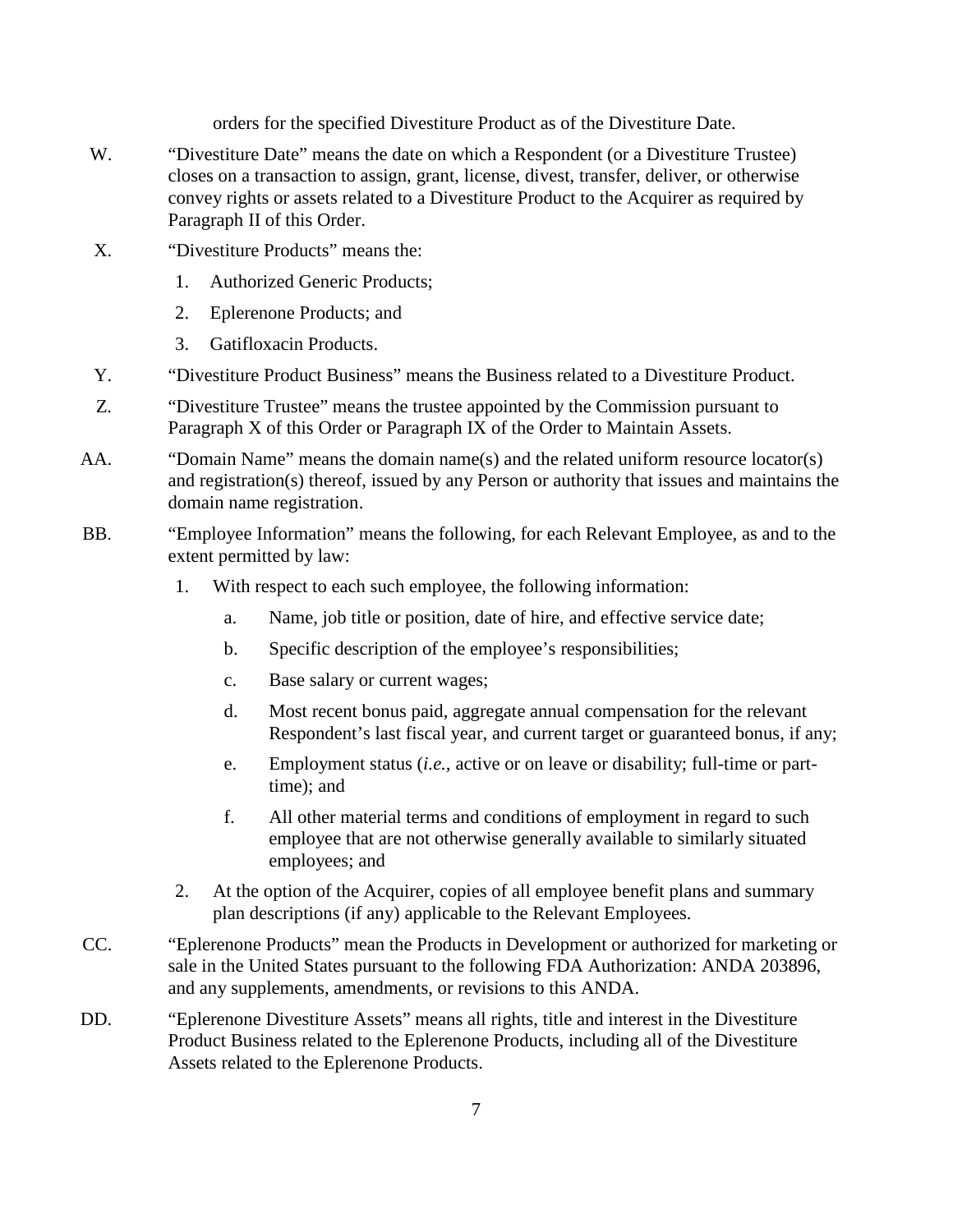- EE. "Excluded Assets" mean:
	- 1. Any real estate and the buildings and other permanent structures located on such real estate;
	- 2. Corporate names or corporate trade dress of a Respondent or the related corporate logos thereof; or the corporate names or corporate trade dress of any other corporations or companies owned or controlled by a Respondent or the related corporate logos thereof; or general registered images or symbols by which a Respondent can be identified or defined;
	- 3. The portion of any Business Information that contains information about any of a Respondent's business other than a Divestiture Product Business, in those cases in which the redaction does not impair the usefulness of the information related to the Divestiture Product Business;
	- 4. Any original document that a Respondent has a legal, contractual, or fiduciary obligation to retain the original; *provided, however,* that Respondents shall provide copies of the document to the Acquirer and shall provide that Acquirer access to the original document if copies are insufficient for regulatory or evidentiary purposes;
	- 5. (i) Any tax asset relating to (a) the Divestiture Assets for pre-Divestiture Date tax periods or (b) any tax liability that any Respondent is responsible for arising out of the divestiture of the Divestiture Assets, (ii) all accounts receivable, notes receivable, rebates receivable and other miscellaneous receivables of any Respondent that are related to the Divestiture Product Business and arising out of the operation of the Divestiture Product Business prior to the Divestiture Date, and (iii) all cash, cash equivalents, credit cards and bank accounts of any Respondent; and
	- 6. Any records or documents reflecting attorney-client, work product or similar privilege of any Respondent or otherwise relating to the Divestiture Assets as a result of legal counsel representing any Respondent in connection with the divestiture of the Divestiture Assets pursuant to this Order or the Divestiture Agreements.
- FF. "FDA" means the United States Food and Drug Administration.
- GG. "FDA Authorization(s)" means all of the following: "New Drug Application" ("NDA"), "Abbreviated New Drug Application" ("ANDA"), "Supplemental New Drug Application" ("SNDA"), or "Marketing Authorization Application" ("MAA"), the applications for a Product filed or to be filed with the FDA pursuant to 21 C.F.R. Part 314 et seq., and all supplements, amendments, and revisions thereto, any preparatory work, registration dossier, drafts and data necessary for the preparation thereof, and all correspondence between the holder and the FDA related thereto. "FDA Authorization" also includes an "Investigational New Drug Application" ("IND") filed or to be filed with the FDA pursuant to 21 C.F.R. Part 312, and all supplements, amendments, and revisions thereto, any preparatory work, registration dossier, drafts and data necessary for the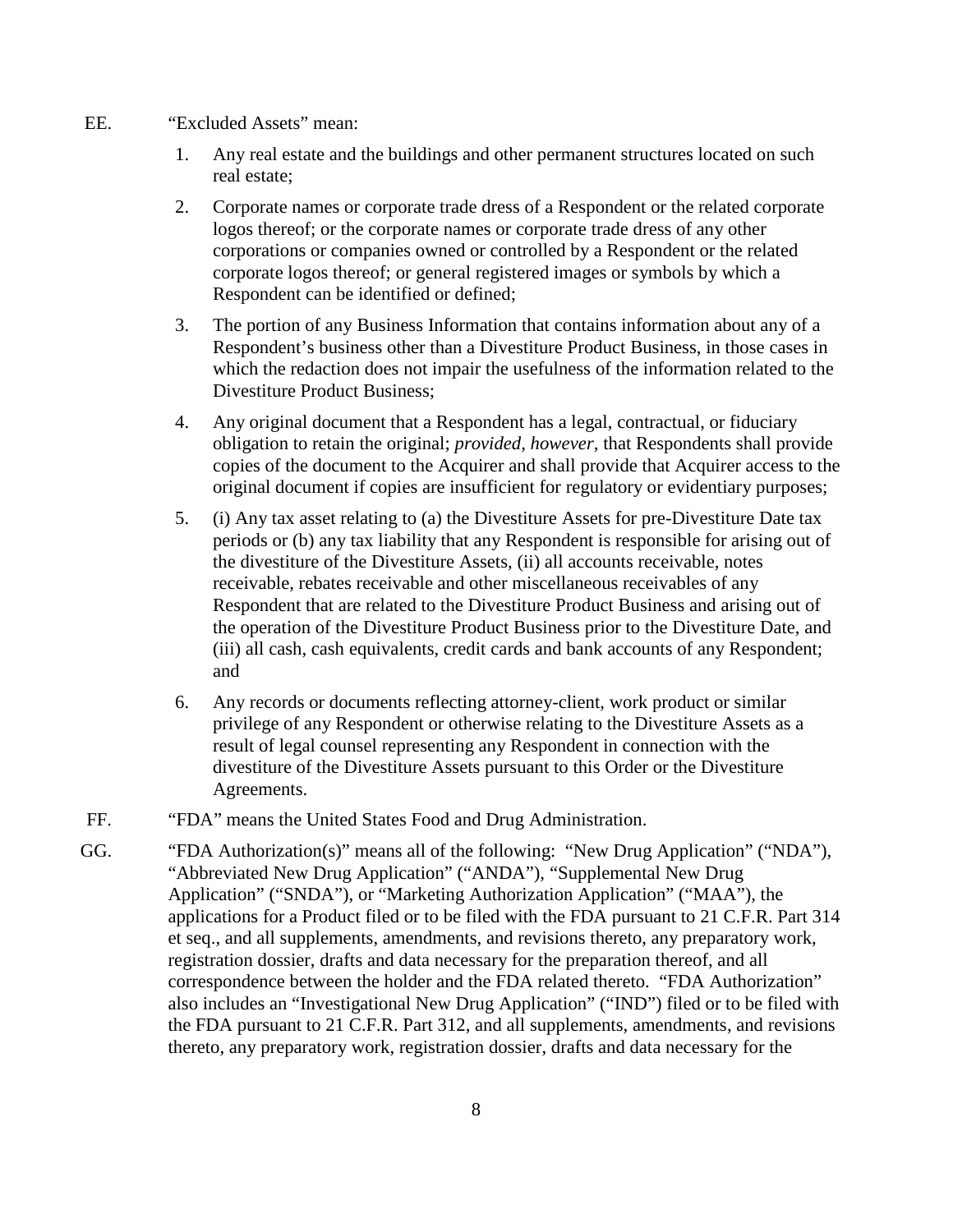preparation thereof, and all correspondence between the holder and the FDA related thereto.

- HH. "Gatifloxacin Product AG Assignment Agreement" means the Partial Assignment and Assumption Agreement by and between Upjohn US 2 LLC and Prasco, LLC, dated as of September 18, 2020.
- II. "Gatifloxacin Products" mean an authorized generic version of the Products in Development or authorized for marketing or sale in the United States pursuant to the following FDA Authorization: NDA #022548, and any supplements, amendments, or revisions to this NDA.
- JJ. "Levothyroxine Products" mean the Products in Development or authorized for marketing or sale in the United States pursuant to the following FDA Authorization: NDA No. 021301, and any supplements, amendments, or revisions to these NDAs
- KK. "Licensed Intellectual Property" means; (i) all Product Manufacturing Technology that is used (but not exclusively, predominantly, or primarily used) in the manufacture of a Divestiture Product, and (ii) copyrights used (but not exclusively, predominantly, or primarily used), to commercialize, distribute, market, advertise, or sell any Divestiture Product as of the applicable Divestiture Date.
- LL. "Manufacturing Designee" means any Person other than a Respondent that has been designated by the Acquirer to perform any part of the manufacturing process, including the finish or packaging of a Divestiture Product on behalf of that Acquirer.
- MM. "Monitor" means any monitor appointed pursuant to Paragraph IX of this Order or Paragraph VIII of the Order to Maintain Assets, hereinafter, Monitor Paragraphs.
- NN. "NDC Number(s)" means the National Drug Code number, including both the labeler code assigned by the FDA and the additional numbers assigned by the labeler as a product code and package size code for a specific Product.
- OO. "Order Date" means the date on which the final Decision and Order in this matter is issued by the Commission.
- PP. "Order to Maintain Assets" means the Order to Maintain Assets incorporated into and made a part of the Consent Agreement.
- QQ. "Orders" means this Decision and Order and the Order to Maintain Assets.
- RR. "Patent(s)" means all patents and patent applications, including provisional patent applications, invention disclosures, certificates of invention and applications for certificates of invention, and statutory invention registrations, in each case filed, or in existence, on or before the Divestiture Date (*except* where this Order specifies a different time), and includes all reissues, additions, divisions, continuations, continuations-in-part, supplementary protection certificates, extensions and reexaminations thereof, all inventions disclosed therein, and all rights therein provided by international treaties and conventions.
- SS. "Person" means any individual, partnership, joint venture, firm, corporation, association,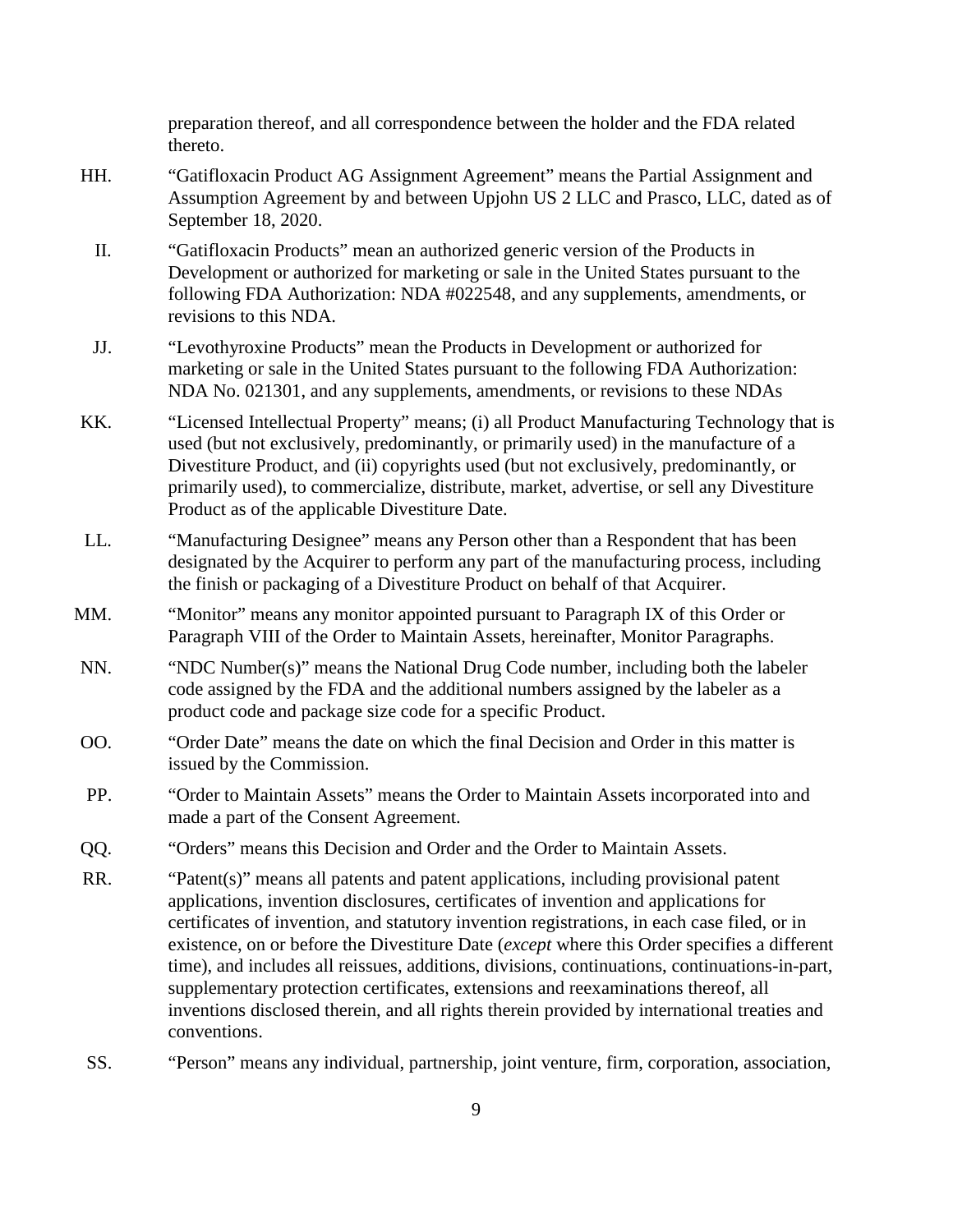trust, unincorporated organization, or other business or government entity, and any subsidiaries, divisions, groups, or affiliates thereof.

- TT. "Prasco" means (i) Prasco, LLC, a limited liability company organized, existing and doing business under the laws of the State of Ohio with its executive offices and principal place of business located at 6125 Commerce Court, Mason, Ohio 45040; and (ii) any Person controlled by or under common control of Prasco, LLC.
- UU. "Product(s)" means any pharmaceutical, biological, or genetic composition containing any formulation or dosage of a compound referenced as its pharmaceutically, biologically, or genetically active ingredient, or that is the subject of an FDA Authorization.
- VV. "Product Approval(s)" means any approvals, registrations, permits, licenses, consents, authorizations, and other regulatory approvals, and pending applications and requests therefor, required by applicable Agencies, related to the research, Development, manufacture, distribution, finishing, packaging, marketing, sale, storage, or transport of a Product, and includes, without limitation, all approvals, registrations, licenses, or authorizations granted in connection with any FDA Authorization related to that Product.
- WW. "Product Contracts" means all contracts, agreements, mutual understandings, arrangements, or commitments related to the Divestiture Product Business, including those:
	- 1. Pursuant to which any third party, including a Customer, purchases, or has the option to purchase, a Product from a Respondent or negotiates the purchase price on behalf of another Customer;
	- 2. Pursuant to which a Respondent had, or has as of the Divestiture Date, the ability to independently purchase the active pharmaceutical ingredient(s) or other necessary ingredient(s) or component(s), or had planned to purchase the active pharmaceutical ingredient(s) or other necessary ingredient(s) or component(s), from any third party for use in connection with the manufacture of a Product;
	- 3. Relating to any study of the safety or efficacy of a Product;
	- 4. With universities or other research institutions for the use of a Product in scientific research;
	- 5. For the marketing of a Product or educational matters relating solely to the Products;
	- 6. Pursuant to which a third party manufactures or plans to manufacture a Product as a finished dosage form on behalf of a Respondent;
	- 7. Pursuant to which a third party provides or plans to provide any part of the manufacturing process, including, without limitation, the finish or packaging of a Product on behalf of a Respondent;
	- 8. Pursuant to which a third party licenses any Product Intellectual Property or Product Manufacturing Technology related to a Product to a Respondent;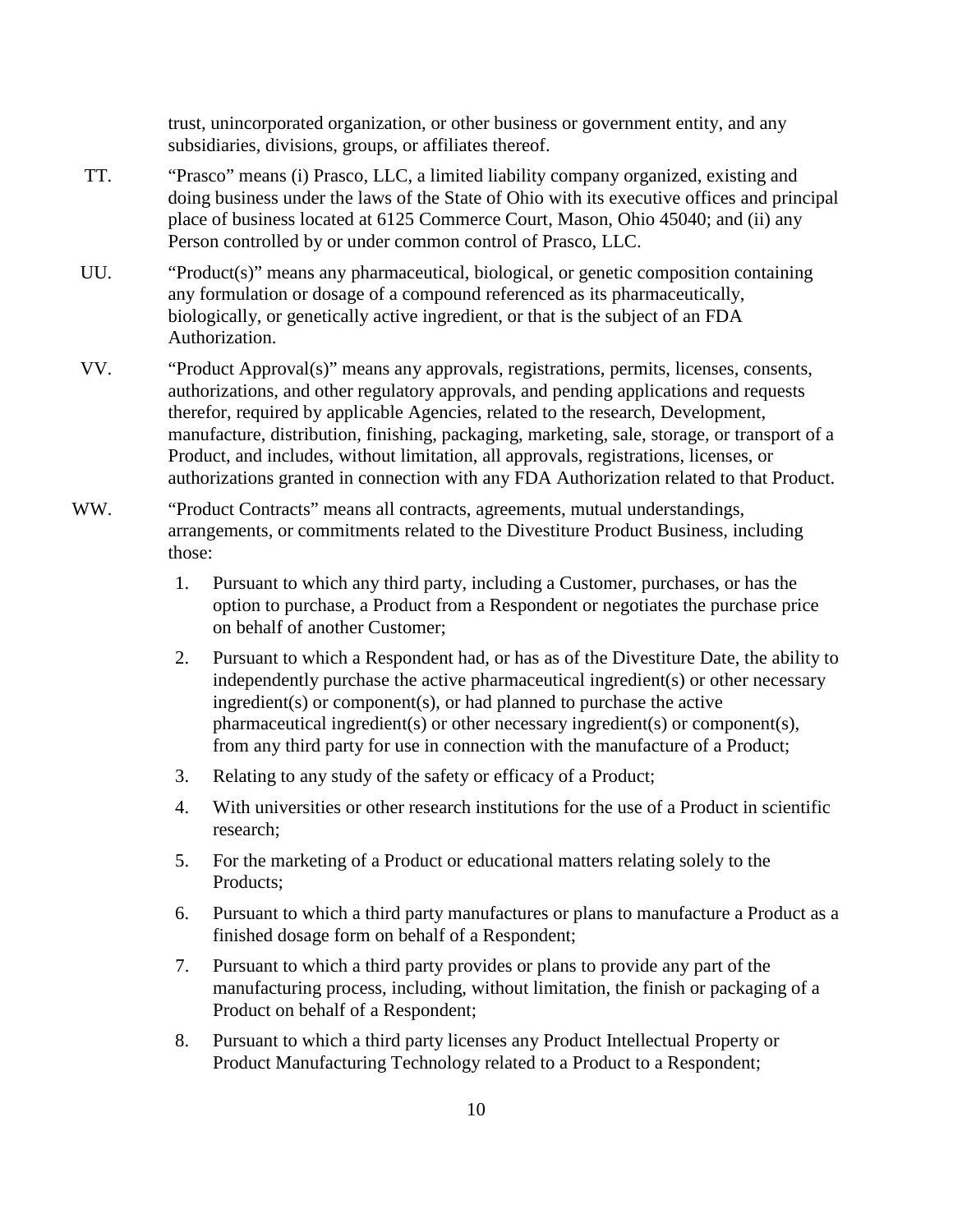- 9. Pursuant to which a third party is licensed by a Respondent to use any of the Product Intellectual Property or Product Manufacturing Technology;
- 10. Constituting confidentiality agreements involving a Product;
- 11. Involving any royalty, licensing, covenant not to sue, or similar arrangement related to a Product;
- 12. Pursuant to which a third party provides any specialized services necessary to the research, Development, manufacture, or distribution of a Product to a Respondent including, consultation arrangements; and
- 13. Pursuant to which any third party collaborates with a Respondent in the performance of research, Development, marketing, distribution, or selling of a Product.
- XX. "Product Development Reports" means information related to the Development of a Product, including:
	- 1. Pharmacokinetic study reports;
	- 2. Bioavailability study reports;
	- 3. Bioequivalence study reports;
	- 4. All correspondence, submissions, notifications, communications, registrations, or other filings made to, received from, or otherwise conducted with the FDA relating to the FDA Authorization(s);
	- 5. Annual and periodic reports related to the above-described FDA Authorization(s), including any safety update reports;
	- 6. FDA approved labeling or other Agency-approved labeling;
	- 7. Currently used or planned product package inserts (including historical change of controls summaries);
	- 8. FDA approved patient circulars;
	- 9. Adverse event reports, adverse experience information, and descriptions of material events and matters concerning safety or lack of efficacy;
	- 10. Summaries of complaints from physicians or other health care providers;
	- 11. Summaries of complaints from ultimate users of the Product;
	- 12. Summaries of complaints from Customers;
	- 13. Product recall reports filed with the FDA or any other Agency, and all reports, studies, and other documents related to such recalls;
	- 14. Investigation reports and other documents related to any out of specification results for any impurities or defects found in any Product;
	- 15. Reports from any Person (e.g., any consultant or outside contractor) engaged to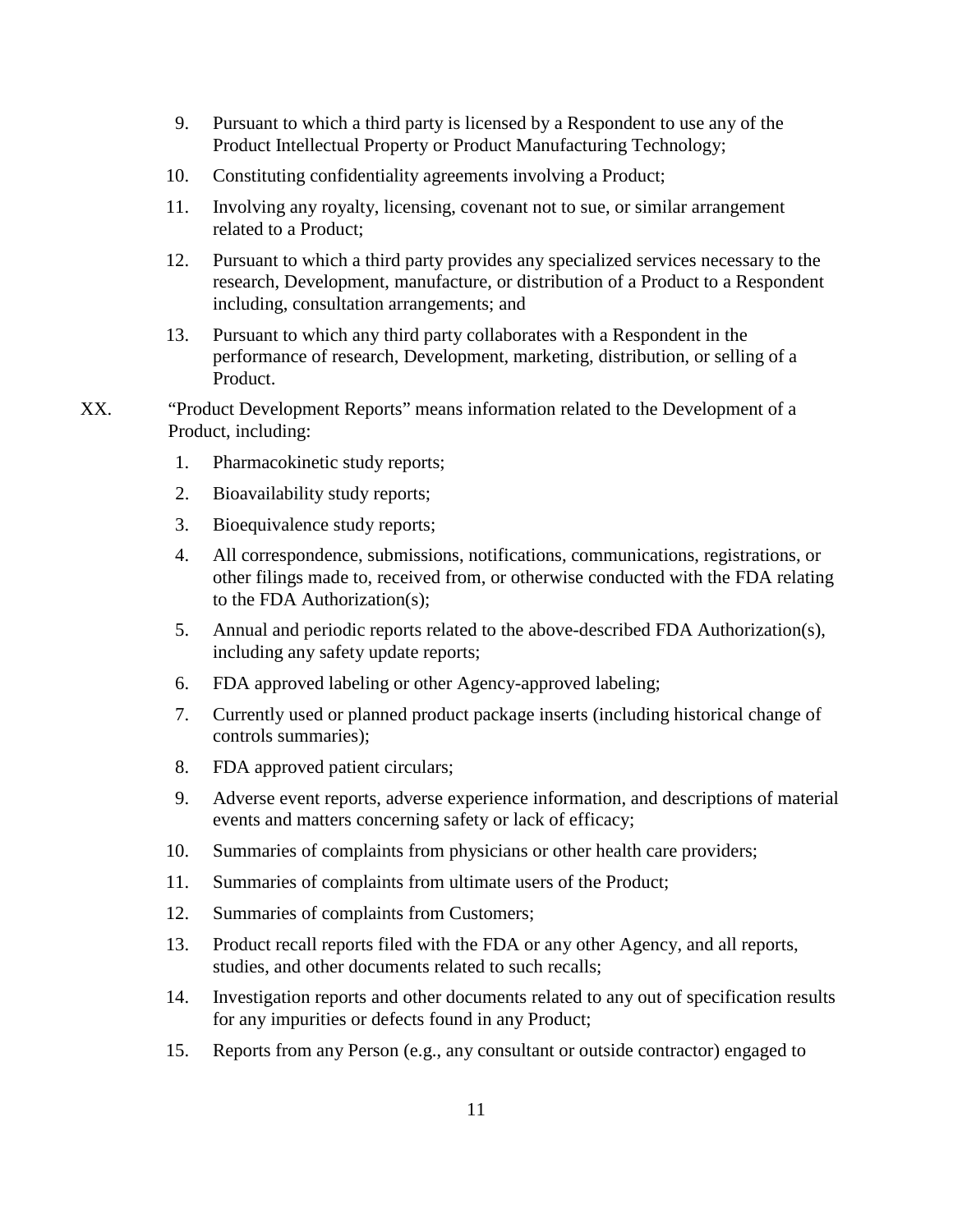investigate or perform testing for the purposes of resolving any Product or process issues, including, without limitation, identification and sources of impurities or defects;

- 16. Reports from vendors of the component(s), active pharmaceutical ingredient(s), excipient(s), packaging component(s), and detergent(s) used to produce any Product that relate to the specifications, degradation, chemical interactions, testing, and historical trends of the production of any Product;
- 17. Analytical methods development records;
- 18. Manufacturing batch or lot records;
- 19. Stability testing records;
- 20. Change in control history; and
- 21. Executed validation and qualification protocols and reports.
- YY. "Product Intellectual Property" means intellectual property of any kind (other than Licensed Intellectual Property), that is owned, licensed, held, or controlled by a Respondent as of the Divestiture Date, including Patents, patent applications, trademarks, service marks, copyrights, trade dress, commercial names, internet web sites, internet domain names, inventions, discoveries, know-how, trade secrets, and proprietary information.
- ZZ. "Product Manufacturing Equipment" means equipment that is being used, or has been used to manufacture the specified Divestiture Product.
- AAA. "Product Manufacturing Technology" means all technology, trade secrets, know-how, formulas, and proprietary information (whether patented, patentable, or otherwise) related to the manufacture of a Product, including the following: all product specifications, processes, analytical methods, product designs, plans, ideas, concepts, manufacturing, engineering, and other manuals and drawings, standard operating procedures, flow diagrams, chemical, safety, quality assurance, quality control, research records, clinical data, compositions, annual product reviews, regulatory communications, control history, current and historical information associated with the conformance of any Product Approvals, conformance with any Agency requirements, and cGMP compliance, labeling and all other information related to the manufacturing process, and supplier lists.
- BBB. "Product Marketing Materials" means all marketing materials used specifically in the marketing or sale of the specified Divestiture Product in the United States as of the Divestiture Date that are owned or controlled by a Respondent, including, without limitation, all advertising materials, training materials, product data, mailing lists, sales materials (*e.g*., detailing reports, vendor lists, sales data), marketing information (*e.g.*, competitor information, research data, market intelligence reports, statistical programs (if any) used for marketing and sales research), Customer information (including Customer net purchase information to be provided on the basis of dollars and units for each month, quarter or year), sales forecasting models, educational materials, advertising and display materials, speaker lists, promotional and marketing materials, website content, artwork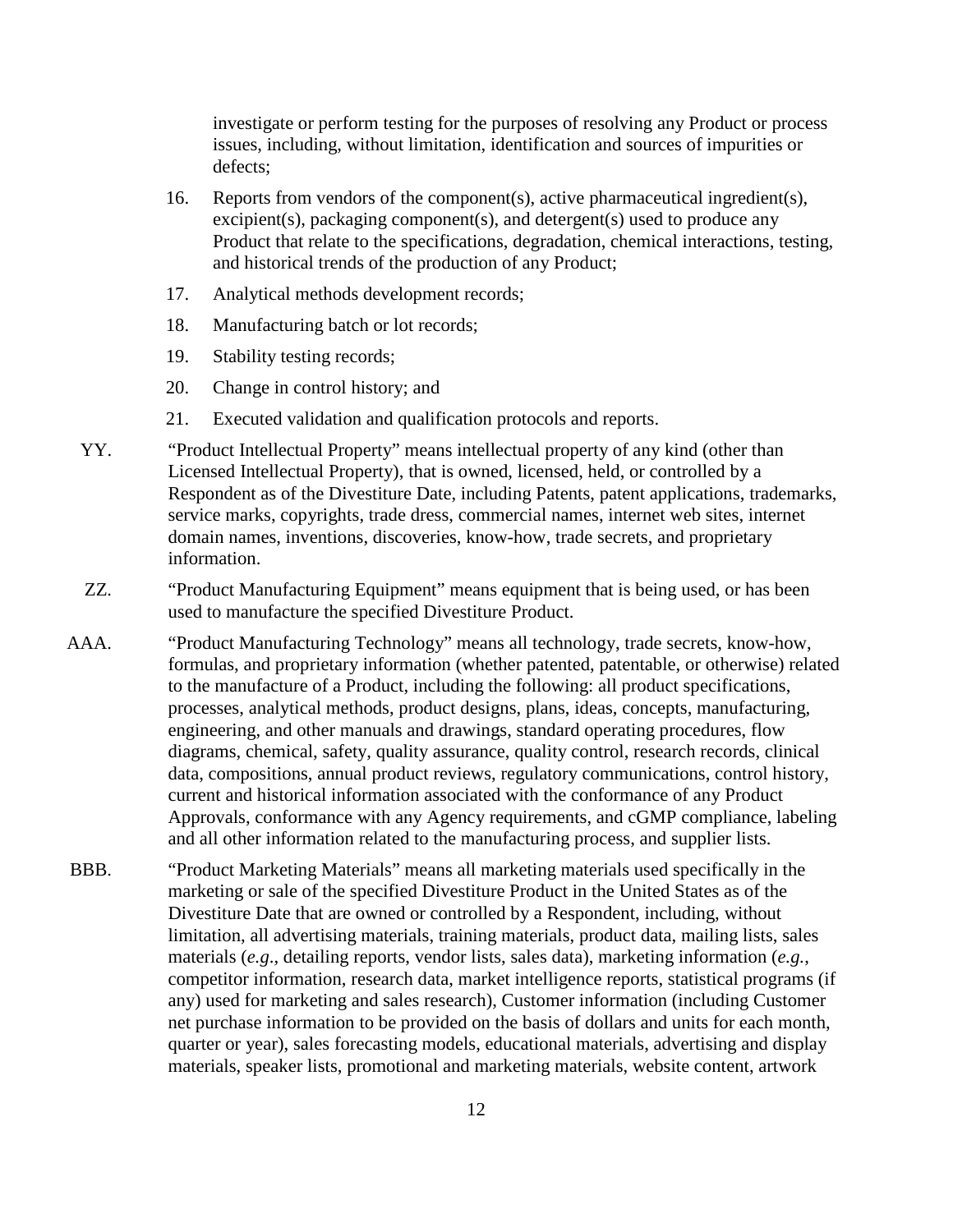for the production of packaging components, television masters, and other similar materials related to the specified Divestiture Product.

- CCC. "Product Releasee(s)" means any of the following Persons:
	- 1. The Acquirer;
	- 2. Any Person controlled by or under common control with that Acquirer;
	- 3. Any Manufacturing Designee(s); and
	- 4. Any licensees, sublicensees, manufacturers, suppliers, marketers, distributors, and Customers of that Acquirer, or of such Acquirer-affiliated entities, in each such case, as related to each Divestiture Product acquired by that Acquirer.
- DDD. "Relevant Employees" includes:
	- 1. Manufacturing Employees means all employees of a Respondent who have participated at any time during the 3-year period immediately prior to the Acquisition Date (irrespective of the portion of working time involved, unless such participation consisted solely of oversight of legal, accounting, tax, or financial compliance) in any of the following related to the specified Divestiture Product: (i) Developing and validating the commercial manufacturing process, (ii) formulating the manufacturing process performance qualification protocol, (iii) controlling the manufacturing process to assure performance Product quality, (iv) assuring that during routine manufacturing the process remains in a state of control, (v) collecting and evaluating data for the purposes of providing scientific evidence that the manufacturing process is capable of consistently delivering quality Products, (vi) managing the operation of the manufacturing process, or (vii) managing the transfer of the Product Manufacturing Technology to a different facility; and
	- 2. Marketing Employees means all management-level employees of a Respondent who have participated at any time during the 3-year period immediately prior to the Acquisition date (irrespective of the portion of working time involved, unless such participation consisted solely of oversight of legal, accounting, tax, or financial compliance) in any of the following related to the specified Divestiture Product: sales management, brand management, sales training, market research, or marketing and contracting with any of the following: drug wholesalers or distributers, group purchasing organizations, pharmacy benefit organizations, managed care organizations, or hospitals, *excluding* administrative assistants.
- EEE. "Retained Product(s)" means any Product(s) other than a Divestiture Product that is manufactured, in Development, marketed, sold, owned, controlled, or licensed by a Respondent anywhere in the world on or before the Acquisition Date and that has not been discontinued or permanently withdrawn from the market.
- FFF. "Sucralfate Products" mean the Products in Development or manufactured anywhere in the world and authorized for marketing or sale in the United States pursuant to the following FDA Authorization: ANDA No. 074415, and any supplements, amendments, or revisions to this ANDA.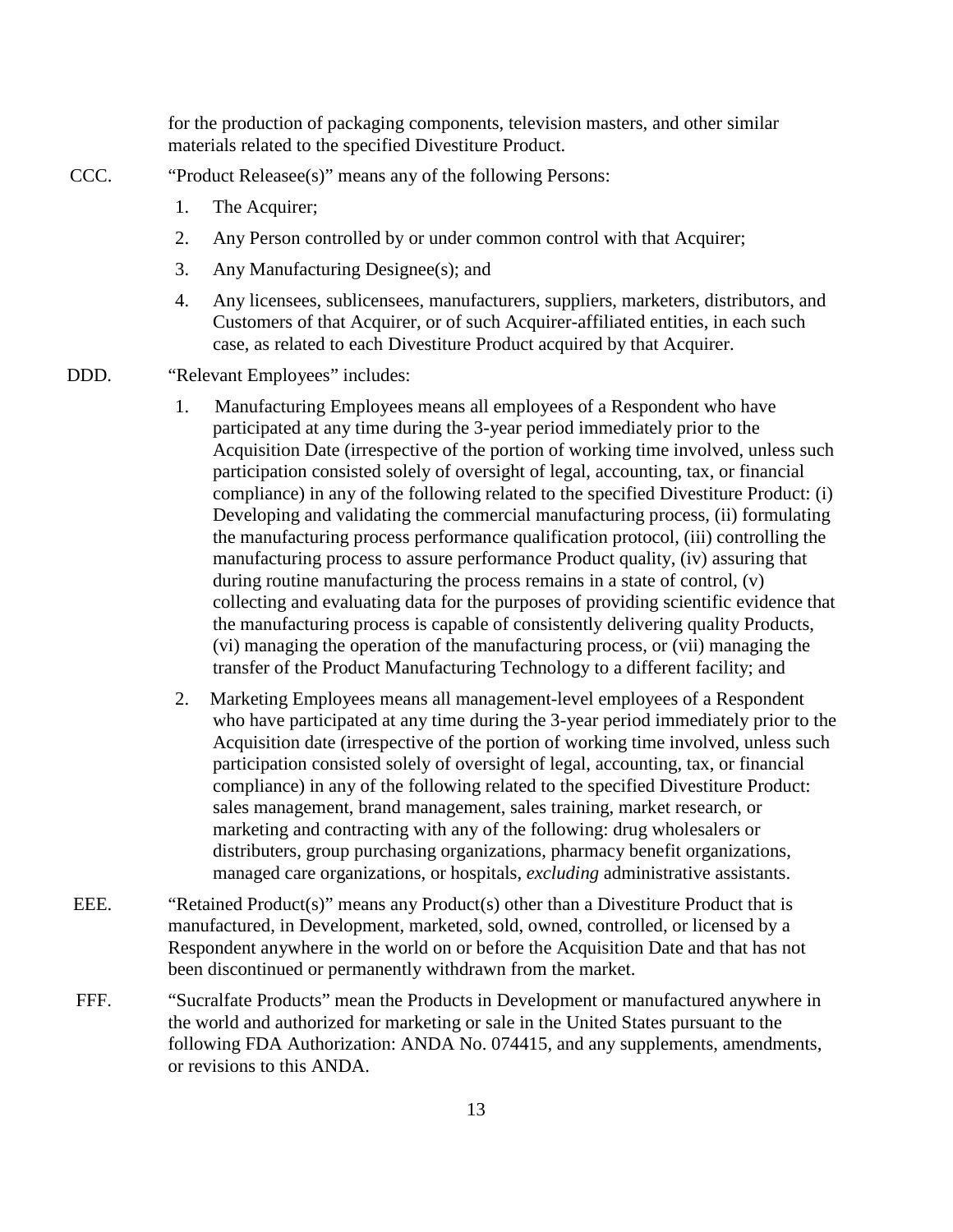- GGG. "Supply Cost" means the actual cost of materials, ingredients, packaging, direct labor, and direct overhead *excluding* any allocation or absorption of costs for excess or idle capacity, and *excluding* any intracompany transfer profits *plus* the actual cost of shipping and transportation in cases in which those costs are incurred by a Respondent.
- HHH. "Technology Transfer Standards" mean requirements and standards sufficient to ensure that the information and assets required to be transferred and delivered are delivered in an organized, comprehensive, complete, useful, timely (*i.e.*, ensuring no unreasonable delays in transmission), and meaningful manner. Such standards and requirements shall include, as related to the specified Divestiture Product(s), *inter alia*:
	- 1. Designating employees or other Persons working on behalf of a Respondent knowledgeable about the Product Manufacturing Technology who will be responsible for communicating directly with the receiving Person, and a Monitor, for the purpose of effecting such delivery;
	- 2. Preparing technology transfer protocols and transfer acceptance criteria for both the processes and analytical methods related to the Product that are acceptable to the receiving Person;
	- 3. Preparing and implementing a detailed technological transfer plan that contains, *inter alia*, the transfer of all relevant information, all appropriate documentation, all other materials, and projected time lines for the delivery of all such Product Manufacturing Technology to the receiving Person;
	- 4. For any part of the manufacturing process that is performed by a Respondent, permitting employees of the receiving Person to visit the Respondent's facility where that process occurs for the purposes of evaluating and learning that process or discussing the process with employees of the Respondent involved in that process (including, without limitation, use of equipment and components, manufacturing steps, time constraints for completion of steps, and methods to ensure batch or lot consistency); and
	- 5. Providing, in a timely manner, assistance and advice to enable the receiving Person to:
		- a. Manufacture the Product in the quality and quantities achieved by a Respondent prior to the Acquisition Date;
		- b. Obtain any Product Approvals necessary for the receiving Person to manufacture the Product for the Acquirer in a manner that allows that Acquirer to distribute, market, and sell the Product in commercial quantities and to meet all Agency-approved specifications for the Product; and
		- c. Receive, integrate, and use all Product Manufacturing Technology used in, and all Product Intellectual Property that is related to, the manufacture of the Product.
	- III. "Therapeutic Equivalent" means a drug product that is classified by the FDA as being therapeutically equivalent to another drug product or that otherwise meets the FDA's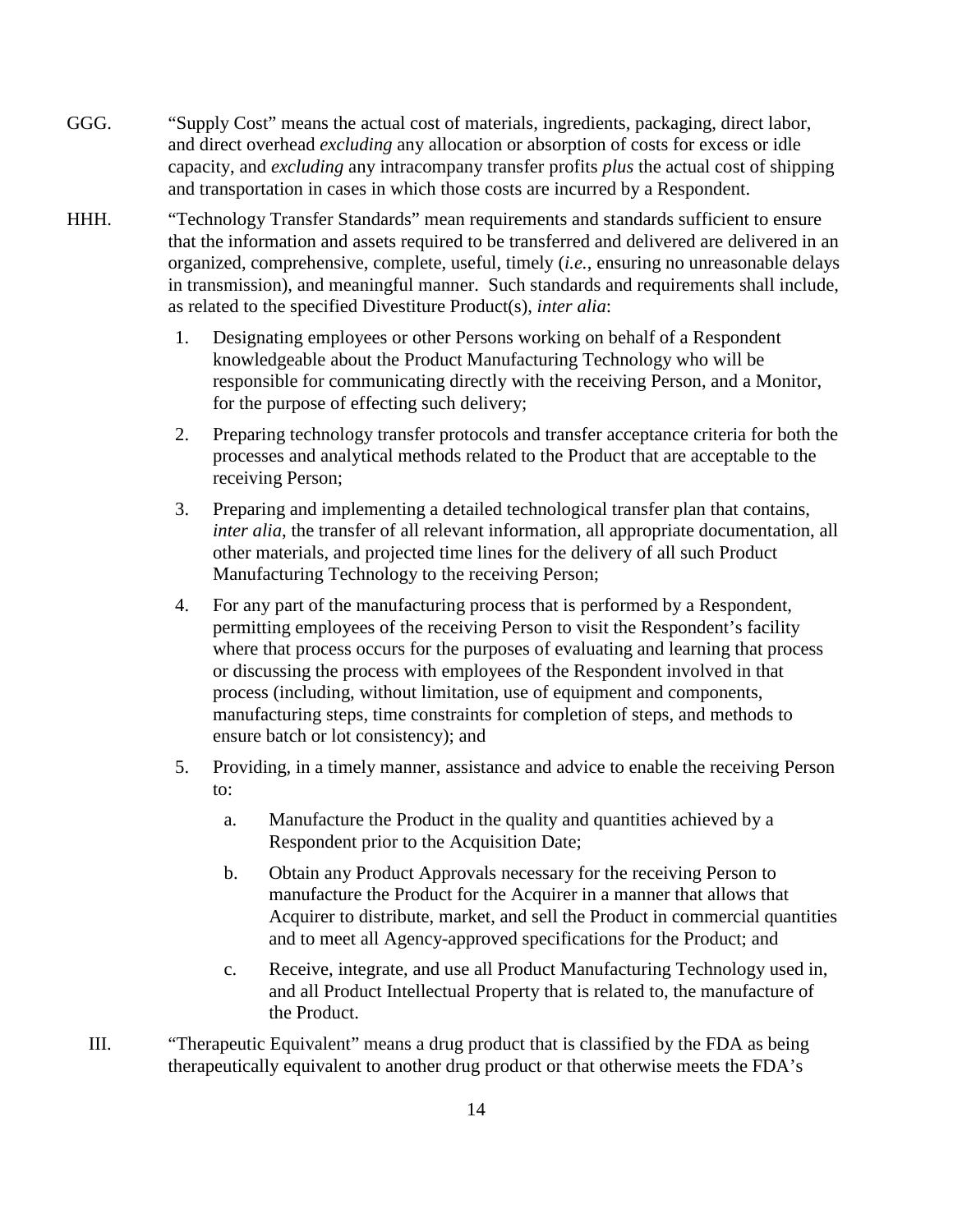criteria for such classification.

- JJJ. "Varenicline Products" mean the Products in Development or authorized for marketing or sale in the United States pursuant to the following FDA Authorization: NDA No. 021928 and any supplements, amendments, or revisions to this NDA.
- KKK. "United States" means the United States of America, and its territories, districts, commonwealths, and possessions.

### **II. Divestitures**

#### **IT IS FURTHER ORDERED** that:

- А. No later than 10 days after the Acquisition Date, Respondents shall, absolutely and in good faith, pursuant to the Divestiture Agreements:
	- 1. Divest the Eplerenone Divestiture Assets and grant a perpetual, non-exclusive, fully paid up, fully transferable, and royalty-free license to use the related Licensed Intellectual Property in the related Divestiture Product Business to Prasco;
	- 2. Grant the Authorized Generic Product License for each of the Authorized Generic Products to Prasco; and
	- 3. Assign all rights granted to any Respondent to market, promote, distribute, sell, and offer for sale an authorized generic of the Gatifloxacin Products to Prasco; *provided, however* that Respondents may satisfy this requirement by providing an executed copy of a direct agreement between Prasco and the holder of the FDA Authorization of Gatifloxacin Products granting Prasco exclusive rights to market, promote, distribute, sell, and offer for sale an authorized generic of the Gatifloxacin Products;

*provided, further, however*, that, if within 12 months after the Order Date, the Commission determines, in consultation with the Acquirer and a Monitor, the Acquirer needs one or more Excluded Assets to operate any of the Divestiture Product Businesses in a manner that achieves the purposes of this Order, Respondents shall divest or license (as applicable) absolutely and in good faith, the needed Excluded Assets to that Acquirer.

- Β. With respect to the Authorized Generic Product License, Respondents shall:
	- 1. Permit the Acquirer to terminate the license on a product-by-product basis without penalty;
	- 2. Not terminate the license due to (i) a breach by the Acquirer, or (ii) the Acquirer filing a petition in bankruptcy, or entering into an agreement with its creditors, or applying for or consenting to appointment of a receiver or trustee, or making an assignment for the benefit of creditors, or becoming subject to involuntary proceedings under any bankruptcy or insolvency law;
	- 3. Not withdraw or discontinue the FDA Authorization for any of the Authorized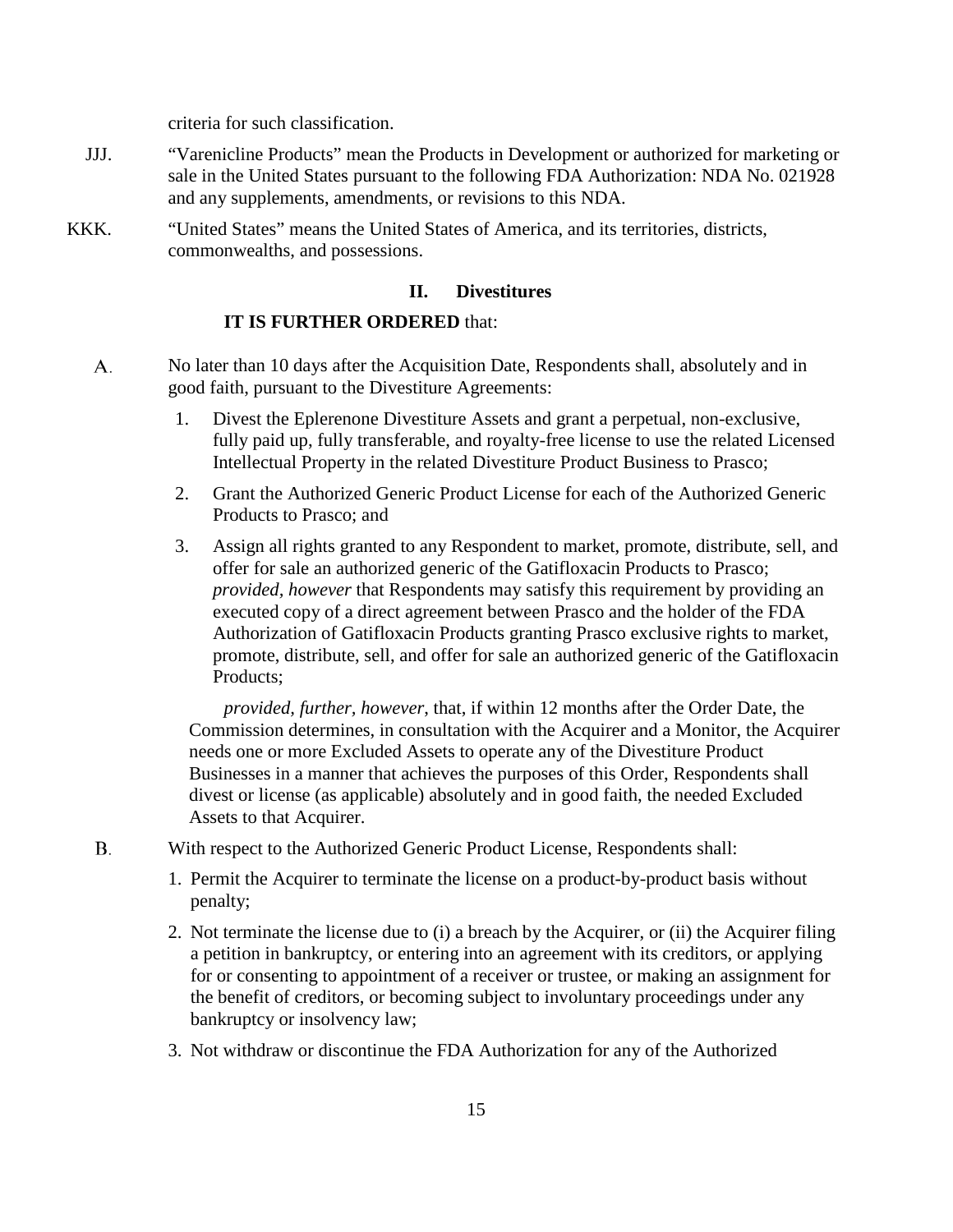Generic Products other than as permitted under this Order; and

- 4. Permit the Acquirer to acquire the FDA Authorization from the holder at no cost should the holder withdraw or discontinue the FDA Authorization for any reason.
- $C_{\cdot}$ If Respondents have divested any of the Divestiture Assets or granted or assigned rights to the Divestiture Products to the Acquirer who is named in this Order prior to the Order Date, and if, at the time the Commission determines to make this Order final, the Commission notifies Respondents that:
	- 1. The named Acquirer is not an acceptable purchaser of any of the Divestiture Assets or rights related to the Divestiture Products, then Respondents shall immediately rescind the transaction with that Acquirer as directed by the Commission, and shall divest the respective Divestiture Assets or grant or assign the rights related to the Divestiture Products, as applicable, within 180 days after the Order Date, absolutely and in good faith, at no minimum price, to a different Acquirer that receives the prior approval of the Commission, and only in a manner that receives the prior approval of the Commission; or
	- 2. The manner in which the divestiture was accomplished is not acceptable, then Respondents shall make such modifications to the manner of divestiture of the Divestiture Assets or the grant or assignment of rights to the Divestiture Products, as applicable, to the Acquirer named in this Order (including, entering into additional agreements or arrangements) as the Commission determines are necessary to satisfy the requirements of this Order.
- D. Prior to the Divestiture Date, Respondents shall provide the Acquirer with the opportunity to review Product Contracts related to each of the Divestiture Products so that the Acquirer can determine whether to assume each Product Contract;

*provided, however*, that in cases in which any Product Contract also relates to a Retained Product the Respondent shall, at the option of that Acquirer, assign or otherwise make available to that Acquirer all such rights under the contract or agreement as are related to the specified Divestiture Product.

- E. Prior to the Divestiture Date, Respondents shall secure all approvals, consents, ratifications, waivers, or other authorizations from all non-governmental third parties that are necessary to permit Respondents to divest the Divestiture Assets and to grant or assign rights to the Divestiture Products to the Acquirer, and to permit that Acquirer to continue in the related Divestiture Product Business in the United States without interruption or impairment.
- F. As related to the Product Manufacturing Technology and any ingredient, material, or component used in the manufacture of the Divestiture Product, Respondents shall not enforce any agreement against a third party or the Acquirer to the extent that such agreement may limit or otherwise impair the ability of that Acquirer to use or to acquire from the third party a license or other right to the Product Manufacturing Technology or any ingredient, material, or component used in the manufacture of the Divestiture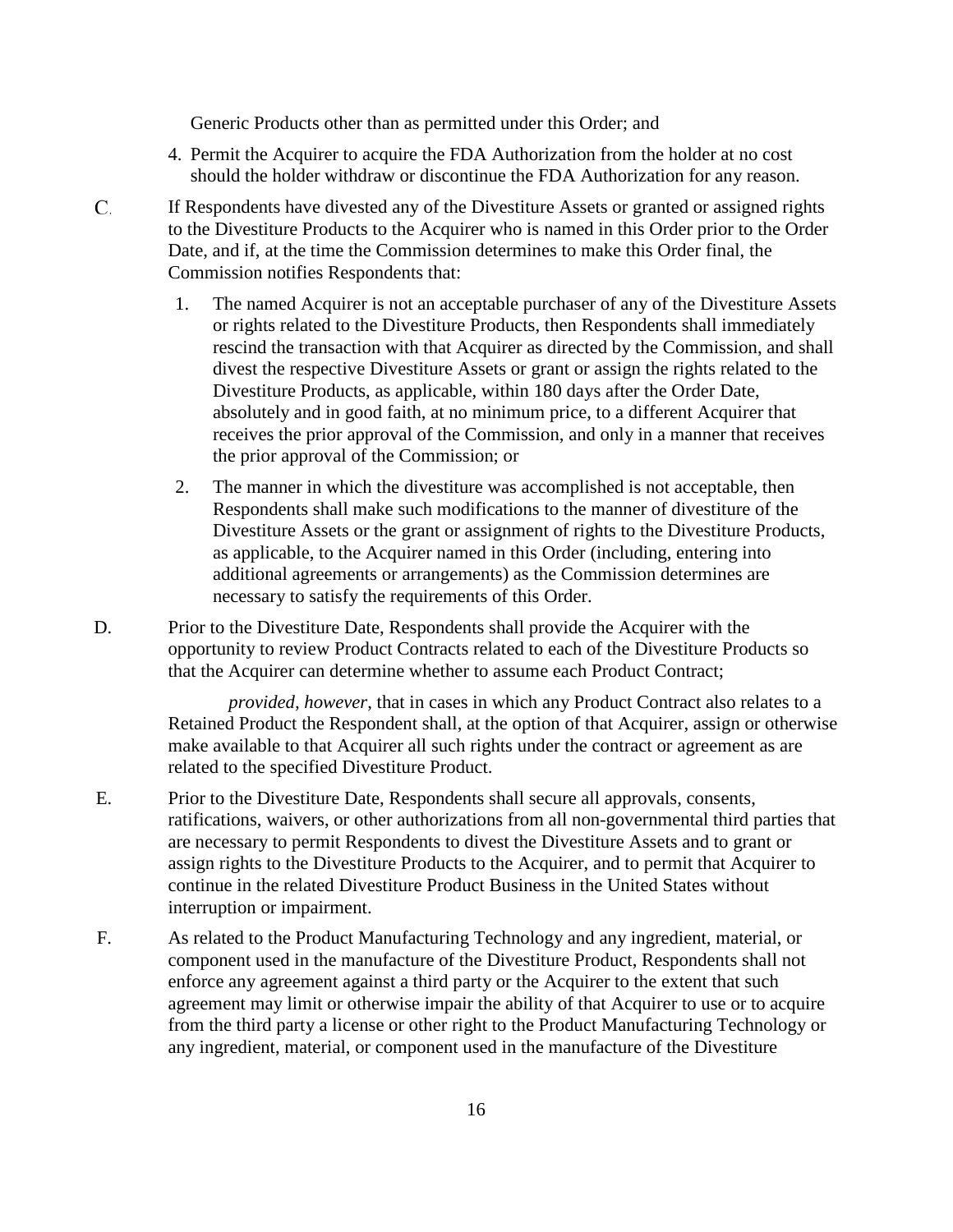Product. Such agreements include agreements that might limit the ability of a third party to disclose Confidential Business Information related to such Product Manufacturing Technology to the Acquirer. No later than 10 days after the Divestiture Date, Respondents shall grant a release to each third party that is subject to any such agreement that allows the third party to provide the Product Manufacturing Technology or any ingredient, material, or component used in the manufacture of the Divestiture Product to the Acquirer. Within 5 days of the execution of each such release, Respondents shall provide a copy of the release to that Acquirer;

*provided, however*, Respondents may satisfy this requirement by certifying that the Acquirer has executed all such agreements directly with each of the relevant third parties.

- G. Respondents shall transfer the Product Manufacturing Technology related to the Spironolactone Products, the Prazosin Products, and the Phenytoin Products to Respondent Pfizer, with the consent of the Acquirer, or at the Acquirer's option, to its Manufacturing Designee, in a manner consistent with the Technology Transfer Standards. Respondent Pfizer shall be responsible for validating and qualifying the manufacture of these Products at either a facility that is retained by Respondent Pfizer after the Acquisition Date or at a facility owned or controlled by the Manufacturing Designee in order to obtain FDA Approvals to manufacture these Products from such facilities and Respondents shall bear all costs related to these transfers.
- H. If, at any time during the term of the Authorized Generic Product License, the Acquirer notifies the Respondents that the Acquirer wants to move manufacturing of an Authorized Generic Product out of a facility owned or controlled by a Respondent, then such Respondent shall transfer the Product Manufacturing Technology to that Acquirer, or to its Manufacturing Designee, in a manner consistent with the Technology Transfer Standards. Such Respondent shall be responsible for ensuring the validation and qualification of the manufacture of these Products at the facility chosen by that Acquirer in order to obtain FDA Approvals to manufacture these Products from that facility. Such Respondent shall bear all costs related to this transfer.
- I. No later than 10 days after the Divestiture Date, Respondents shall designate employees of Respondents knowledgeable about the marketing, distribution, warehousing, and sale of each of the Divestiture Products to assist the Acquirer of each of the Divestiture Products to transfer and integrate the related Divestiture Product Business.
- J. No later than 10 days after the Divestiture Date, Respondents shall provide the following to the relevant Acquirer of each of the Divestiture Products:
	- 1. A list of any finished batch or lot of the relevant Divestiture Product that any Respondent, any manufacturer for a Respondent, or regulatory Agency determined to be out-of-specification at any time during the three-year period immediately preceding the Divestiture Date, and, for each such batch or lot: (i) a detailed description of the known deficiencies or defects (*e.g.*, impurity content, incorrect levels of the active pharmaceutical ingredient, stability failure); (ii) the corrective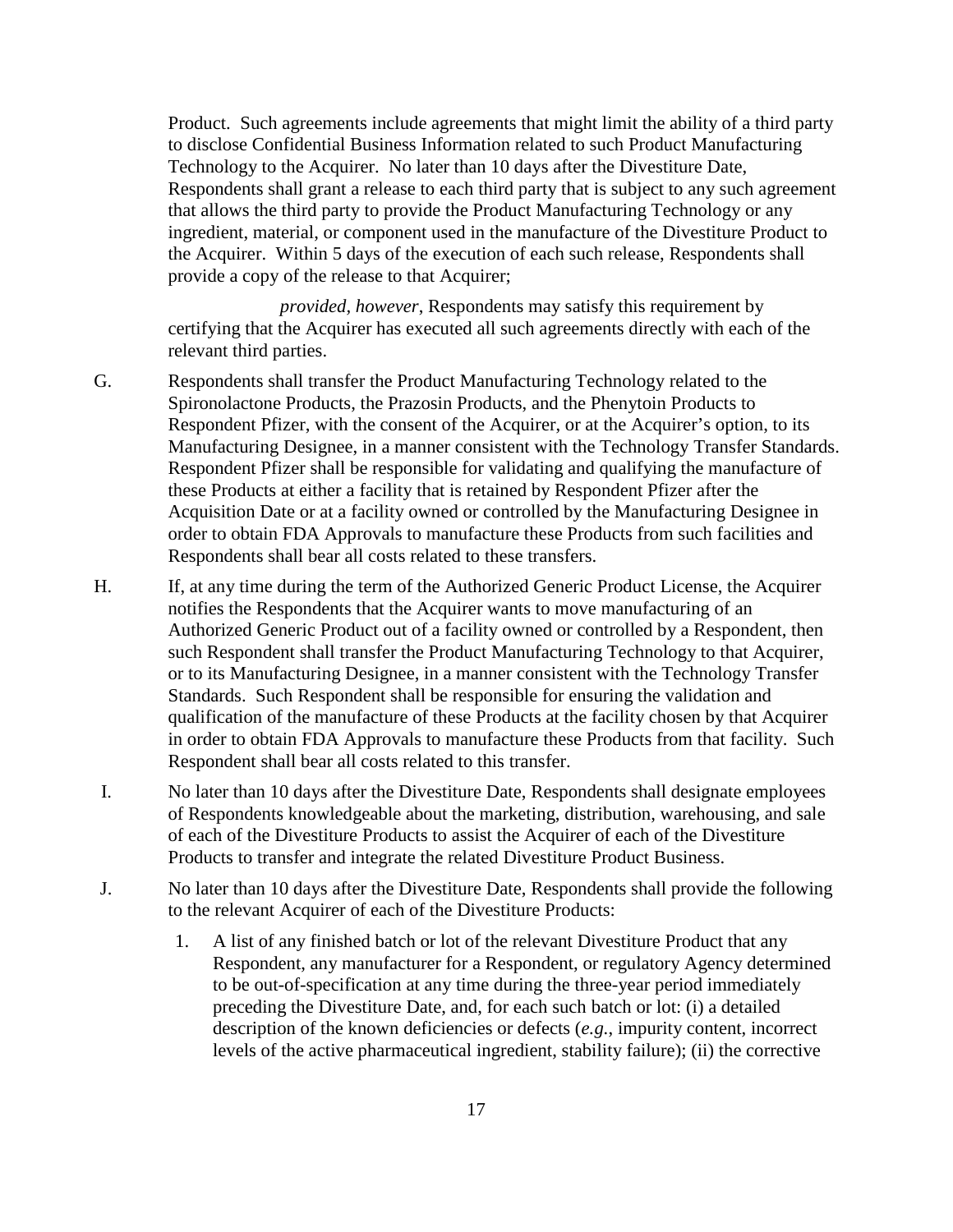actions taken to remediate any cGMP deficiencies in that Divestiture Product; and (iii) to the extent known by any Respondent, the employees (whether current or former) responsible for taking such corrective actions;

- 2. A list by stock-keeping unit by Customer that contains the current net price per unit as packaged for sale (*i.e.*, the price net of all customer-level discounts, rebates, or promotions) for the relevant Divestiture Product for each order sold to that Customer during the two-year period prior to the Divestiture Date;
- 3. A list of the inventory levels (weeks of supply) of the relevant Divestiture Product in the possession of each Customer to the extent known or available to any Respondent, as of the date prior to and closest to the Divestiture Date as is available;
- 4. A list of any pending reorder dates for the relevant Divestiture Product by Customer as of the Divestiture Date to the extent known by any Respondent;
- 5. A list of all of the NDC Numbers related to the specified Divestiture Product, and rights, to the extent permitted by law, to control, prohibit, or otherwise limit the use, including the use in Customer cross-referencing, of such NDC numbers by the Respondents, *unless* that Divestiture Product has not been marketed or sold in the United States prior to the Divestiture Date; and
- 6. The quantity and delivery terms in all unfilled Customer purchase orders for the relevant Divestiture Product as of the Divestiture Date.
- K. Respondents shall not join, file, prosecute, or maintain any suit, in law or equity, against the Product Releasees under any Patent that was pending or issued on or before the Acquisition Date if such suit would limit or impair the Acquirer's freedom to research and Develop, or manufacture anywhere in the world the Divestiture Product(s), or to distribute, market, sell, or offer for sale within the United States any such Divestiture Product.
- L. Upon reasonable written request from the Acquirer to a Respondent, that Respondent shall provide, in a timely manner, assistance of knowledgeable employees of that Respondent (*i.e.*, employees of that Respondent that were involved in the Development of the Divestiture Products) to assist that Acquirer to defend against, respond to, or otherwise participate in any litigation brought by a third party related to the Product Intellectual Property for the Divestiture Products acquired by that Acquirer from a Respondent. A Respondent shall make its employees available to that Acquirer for the fee provided in the relevant Divestiture Agreement, or if no fee is provided, at no greater than Direct Cost.
- M. For any patent infringement suit that is filed or to be filed within the United States that is (i) filed by, or brought against, a Respondent prior to the Divestiture Date related to any Divestiture Product or (ii) any potential patent infringement suit that a Respondent has prepared, or is preparing, to bring or defend against as of the Divestiture Date that is related to any Divestiture Product, that Respondent shall: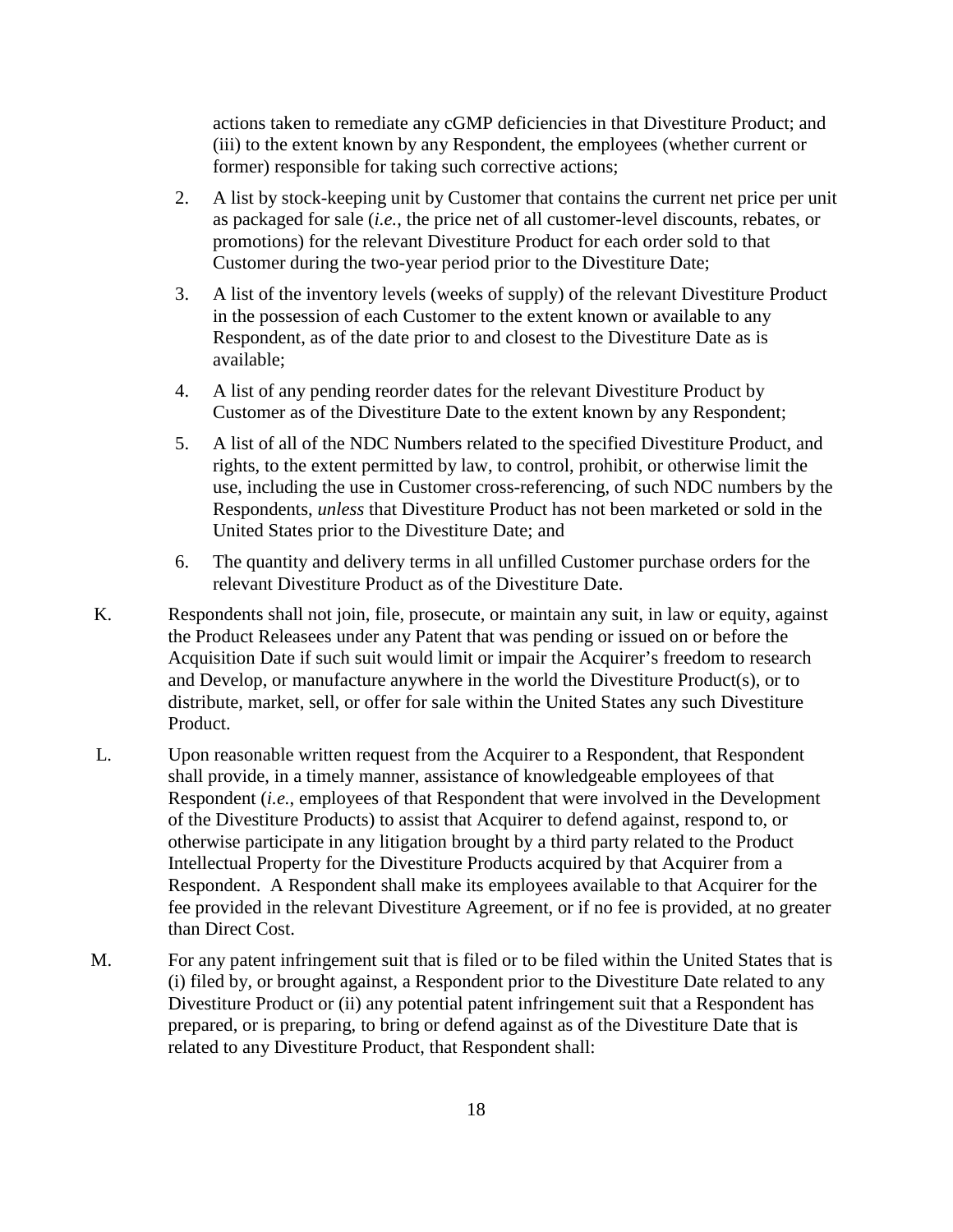- 1. Cooperate with the Acquirer and provide any and all necessary technical and legal assistance, documentation, and witnesses from that Respondent in connection with obtaining resolution of such patent infringement suit;
- 2. Waive conflicts of interest, if any, to allow that Respondent's outside legal counsel to represent the Acquirer in any such patent infringement suit; and
- 3. Permit the transfer to the Acquirer of all of the litigation files and any related attorney work product in the possession of that Respondent's outside counsel related to such patent infringement suit.

## **III. Divestiture Agreements**

### **IT IS FURTHER ORDERED** that:

- A. The Divestiture Agreements shall be incorporated by reference into this Order and made a part hereof, and any failure by a Respondent to comply with any term of the Divestiture Agreements shall constitute a violation of this Order; *provided however*, that the Divestiture Agreements shall not limit, or be construed to limit, the terms of this Order. To the extent any provision in the Divestiture Agreements varies from or conflicts with any provision in this Order such that the Respondents cannot fully comply with both, Respondents shall comply with this Order.
- B. Respondents shall include in the Divestiture Agreements a specific reference to this Order, the remedial purposes thereof, and provisions to reflect the full scope and breadth of the Respondents' obligations to the Acquirer pursuant to this Order.
- C. Respondents shall not modify or amend any of the terms of any Divestiture Agreement without the prior approval of the Commission, *except* as otherwise provided in Rule  $2.41(f)(5)$  of the Commission's Rules of Practice and Procedure, 16 C.F.R. § 2.41(f)(5).

## **IV. Transition Services and Manufacturing by Respondents**

## **IT IS FURTHER ORDERED** that:

- A. At the request of the Acquirer, in a timely manner, at no greater than Direct Cost or at such cost as provided in a Divestiture Agreement, Respondents shall provide transition services sufficient to enable the Acquirer of each of the Divestiture Products to operate the related Divestiture Product Business in substantially the same manner that Respondents have operated that Business prior to the Acquisition Date.
- B. Upon reasonable written notice and request from the Acquirer of the rights to the Authorized Generic Products, Respondents shall manufacture, deliver and supply, or cause to be manufactured, delivered, and supplied, to the requesting Acquirer, in a timely manner and under reasonable terms and conditions, that Acquirer's requested supply of each of the Authorized Generic Products and any of the active pharmaceutical ingredients used in the Authorized Generic Products that are made by a Respondent, as applicable, hereinafter "Supplied Products." For the initial 10-year term of the Authorized Generic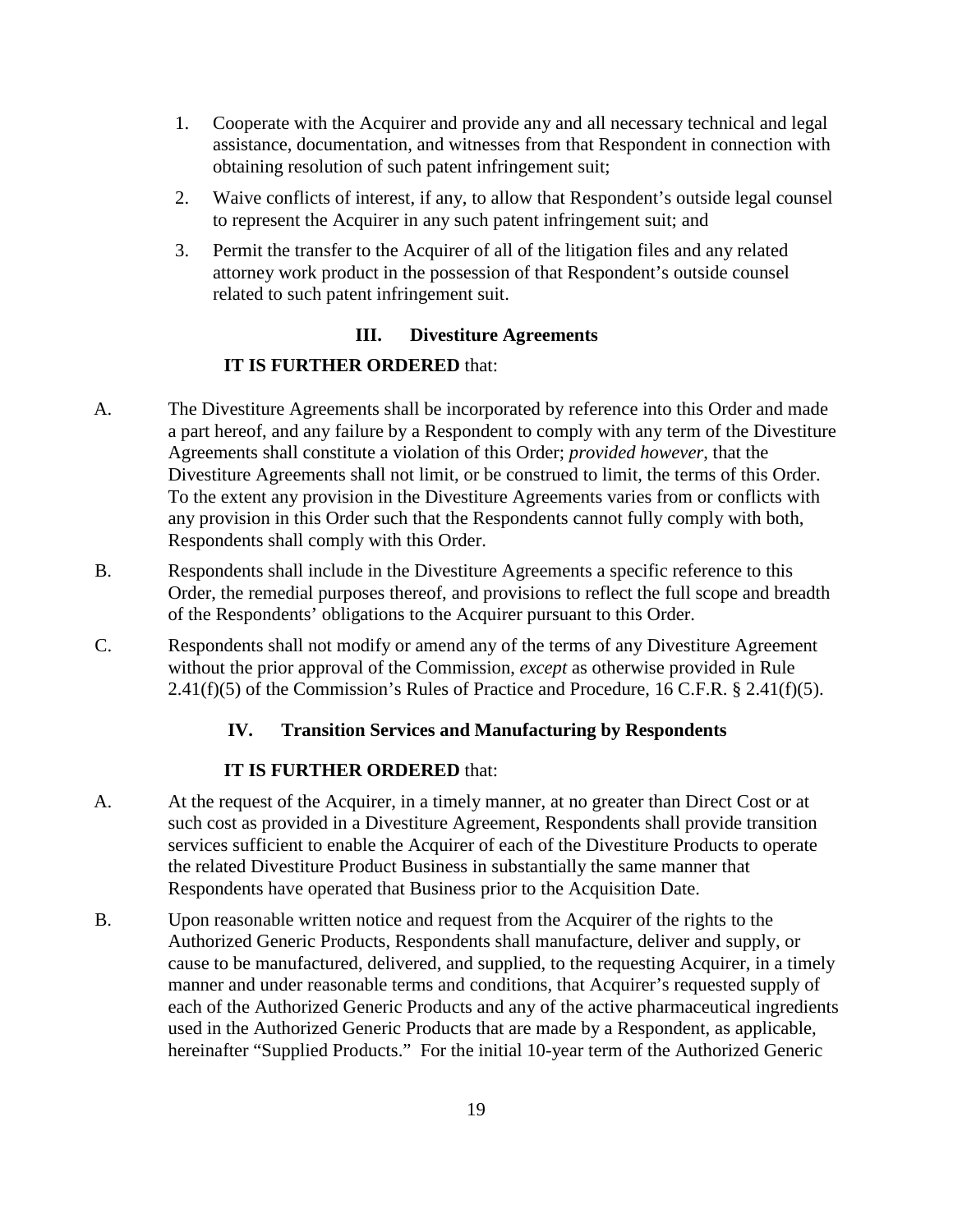Agreement, the requested supply of Supplied Products shall be provided at no greater than Supply Cost or at such cost as provided in a Divestiture Agreement.

- C. The Respondents shall make representations and warranties to the Acquirer that the Supplied Products meet the relevant Agency-approved specifications.
- D. The Respondents shall agree to indemnify, defend, and hold the Acquirer harmless from any and all suits, claims, actions, demands, liabilities, expenses, or losses alleged to result from the failure of the Supplied Products to meet cGMP, but the Respondents may make this obligation contingent upon the Acquirer giving the Respondents prompt written notice of such claim and cooperating fully in the defense of such claim;

*provided, however*, that the Respondents may reserve the right to control the defense of any such claim, including the right to settle the claim, so long as such settlement is consistent with the Respondents' responsibilities to supply the Supplied Products in the manner required by this Order;

*provided further, however,* that this obligation shall not require the Respondents to be liable for any negligent act or omission of the Acquirer or for any representations and warranties, express or implied, made by the Acquirer that exceed the representations and warranties made by the Respondents to the Acquirer in a Divestiture Agreement.

- E. The Respondents shall agree to hold harmless and indemnify the Acquirer for any liabilities, loss of profits, or consequential damages resulting from the failure of the Respondents to deliver the Supplied Products to the Acquirer in a timely manner *unless* (i) Respondents can demonstrate that the failure was beyond the control of Respondents and in no part the result of negligence or willful misconduct by Respondents, and (ii) Respondents are able to cure the supply failure no later than 30 days after the receipt of notice from that Acquirer of a supply failure.
- F. The Respondents shall give priority to supplying the Acquirer over the supplying of Products for any Respondent's own use or sale.
- G. During the term of any agreement for a Respondent to supply the Supplied Products, upon written request of the Acquirer or a Monitor, the Respondent shall make available to the supplied Acquirer and a Monitor all records generated or created after the Divestiture Date that relate directly to the manufacture of the applicable Supplied Products.
- H. The Respondents shall provide the Acquirer with the actual costs incurred or the price paid for active ingredients, components, and excipients the Respondents use to manufacture the applicable Supplied Products.
- I. During the term of any agreement for a Respondent to supply the Supplied Products, Respondents shall take all actions as are reasonably necessary to ensure an uninterrupted supply of each of the Supplied Products.
- J. Respondents shall not be entitled to terminate any agreement to supply the Supplied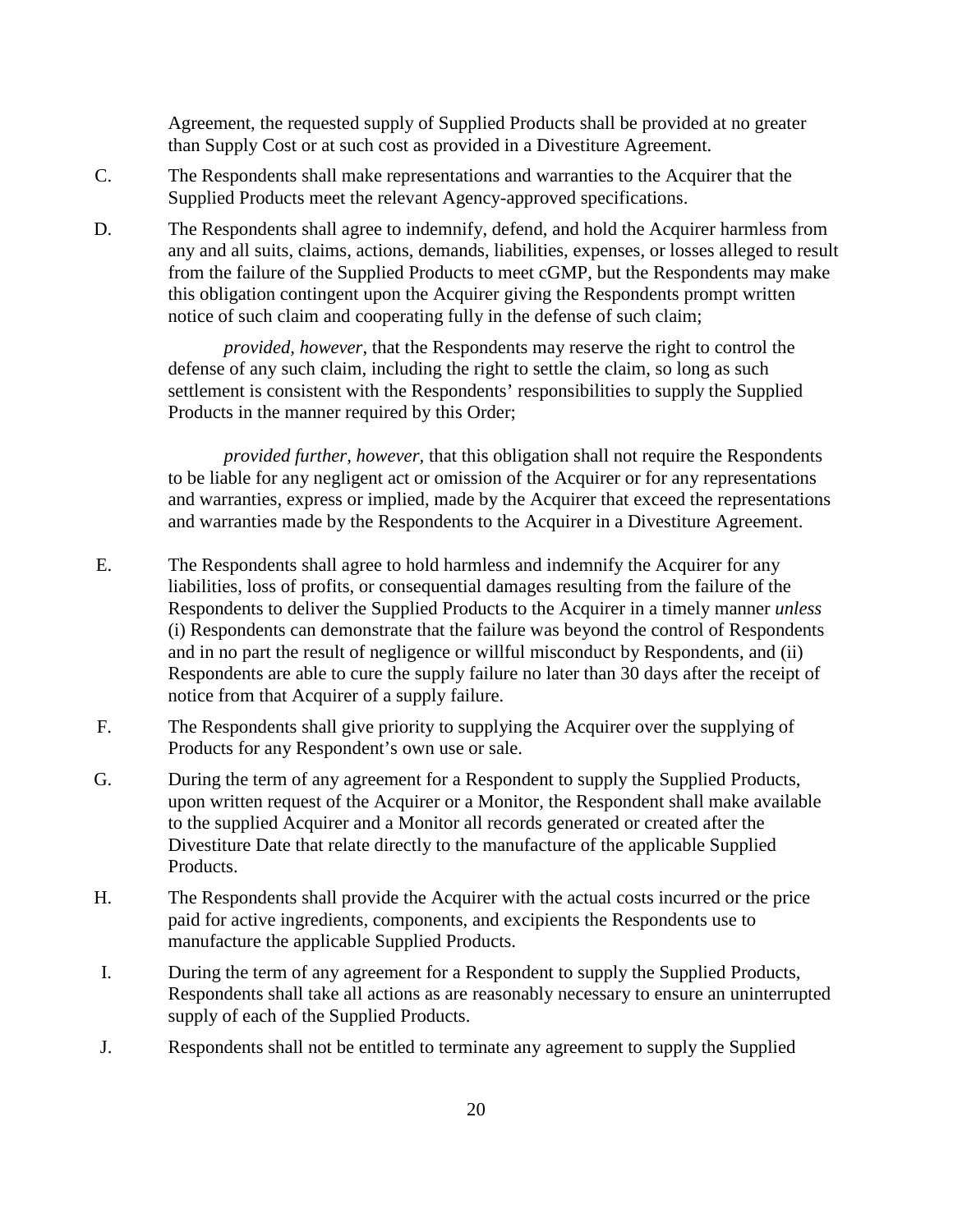Products due to (i) a breach by the Acquirer of a Divestiture Agreement, or (ii) that Acquirer filing a petition in bankruptcy, or entering into an agreement with its creditors, or applying for or consenting to appointment of a receiver or trustee, or making an assignment for the benefit of creditors, or becoming subject to involuntary proceedings under any bankruptcy or insolvency law;

*provided, however*, that this Paragraph shall not prohibit a Respondent from seeking compensatory damages from the Acquirer for that Acquirer's breach of its payment obligations to the Respondent under the agreement.

- K. The Respondents shall permit the Acquirer to terminate the agreement for the supply of the Supplied Products on a product-by-product basis, at any time, upon commercially reasonable notice, and without cost or penalty (other than costs or penalties due by the Respondent to third parties pursuant to the termination of such agreement, which may be the responsibility of that Acquirer).
- L. In the event that that a Respondent becomes (i) unable to supply or produce a Supplied Product from the facility that has been supplying the Acquirer, and (ii) any Respondent has a different facility that is listed on the FDA Authorization for that Supplied Product and is still suitable for use to manufacture the Supplied Product, or any Respondent has a facility that manufactures the Therapeutic Equivalent of such Supplied Product, then such Respondent shall, at the option of the supplied Acquirer, provide a supply of either the Therapeutic Equivalent or the Supplied Product from the other facility under the same terms and conditions as contained in the Divestiture Agreement to supply.
- M. During the term of any agreement for a Respondent to supply the Supplied Products, the Respondents shall provide consultation with knowledgeable employees of Respondents and training, at the written request of the supplied Acquirer and at a facility chosen by the supplied Acquirer, for the purposes of enabling that Acquirer (or its Manufacturing Designee) to obtain all Product Approvals to manufacture the applicable Supplied Products in final form in the same quality achieved by, or on behalf of, Respondents and in commercial quantities, in a manner consistent with cGMP, independently of Respondents and sufficient to satisfy management of that Acquirer that its personnel (or its Manufacturing Designee's personnel) are adequately trained in the manufacture of the applicable Supplied Products.
- N. For any Supplied Product that, after the Acquisition Date, is made in a facility owned by Respondent Upjohn or Respondent Viatris, Respondents shall transfer such manufacturing to a facility owned, controlled, or operated by Respondent Pfizer or, at the option of the Acquirer, to its Manufacturing Designee. Respondents shall bear all costs for this transfer including the cost to validate the Supplied Products at the changed facility and the costs for any changes in the specifications for any Supplied Product required by the FDA prior to the FDA's granting approval to market such Product from the changed site of manufacture.
- O. For any Authorized Generic Product that, after the Acquisition Date, has as its source of the active pharmaceutical ingredient either Respondent Upjohn or Respondent Viatris: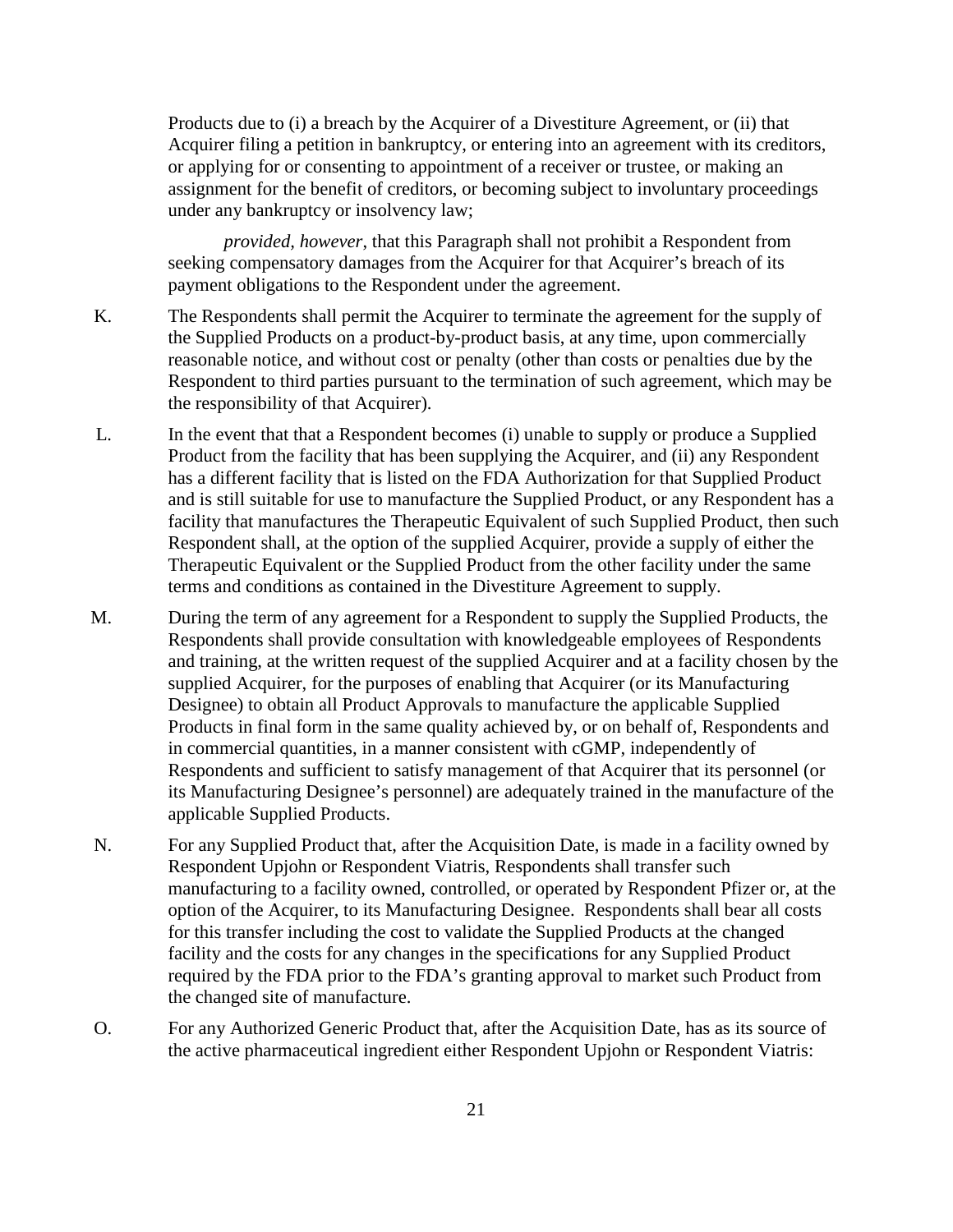(i) Respondents shall give priority to supplying the active pharmaceutical ingredients for use in such Authorized Generic Product over supplying the active pharmaceutical ingredients for any Product for any Respondent's own use or sale, and (ii) at the Acquirer's option, Respondents shall bear the costs to qualify and obtain FDA regulatory approval to change the source of the active pharmaceutical ingredient(s).

#### **V. Asset Maintenance**

**IT IS FURTHER ORDERED** that, until the Respondents have physically transferred the Eplerenone Divestiture Assets, granted the Authorized Generic Product License and assigned the rights to the Gatifloxacin Products to the Acquirer pursuant to Paragraph II of this Order, Respondents shall operate and maintain each of the respective Divestiture Assets and each of the respective Divestiture Product Businesses in the ordinary course of business consistent with past practices. Included in these obligations, Respondents shall:

- A. Take all actions necessary to maintain the full economic viability, marketability, and competitiveness of such Divestiture Product Businesses, to minimize the risk of loss of competitive potential of such Divestiture Product Businesses, to operate such Divestiture Product Businesses in a manner consistent with applicable laws and regulations, and to prevent the destruction, removal, wasting, or deterioration of any of the Divestiture Assets, except for ordinary wear and tear.
- B. Not sell, transfer, encumber, or otherwise impair such Divestiture Assets, or terminate any of the operations of such Divestiture Product Businesses, other than in the ordinary course of business consistent with past practice or as prescribed in the Orders.
- C. Make all payments required to be paid under any contract or lease when due, and pay all liabilities and satisfy all obligations associated with such Divestiture Product Businesses.
- D. Provide such Divestiture Product Businesses with sufficient working capital to operate at least at current rates of operation, to meet all capital calls, to perform routine or necessary maintenance, to repair or replace facilities and equipment, and to carry on, at least at their scheduled pace, all capital projects, business plans, promotional plans, capital expenditure plans, research and development plans, and commercial activities for such Divestiture Product Businesses.
- E. Use best efforts to preserve the existing relationships and goodwill with suppliers, customers, employees, vendors, distributors, landlords, licensors, licensees, government entities, brokers, contractors, and others having business relations with such Divestiture Product Businesses.
- F. Maintain the working conditions, staffing levels, and a work force of equivalent size, training, and expertise associated with such Divestiture Product Businesses, including by:
	- 1. Filling vacancies that occur in the regular and ordinary course of business consistent with past practice; and
	- 2. Not transferring any employees from such Divestiture Product Businesses to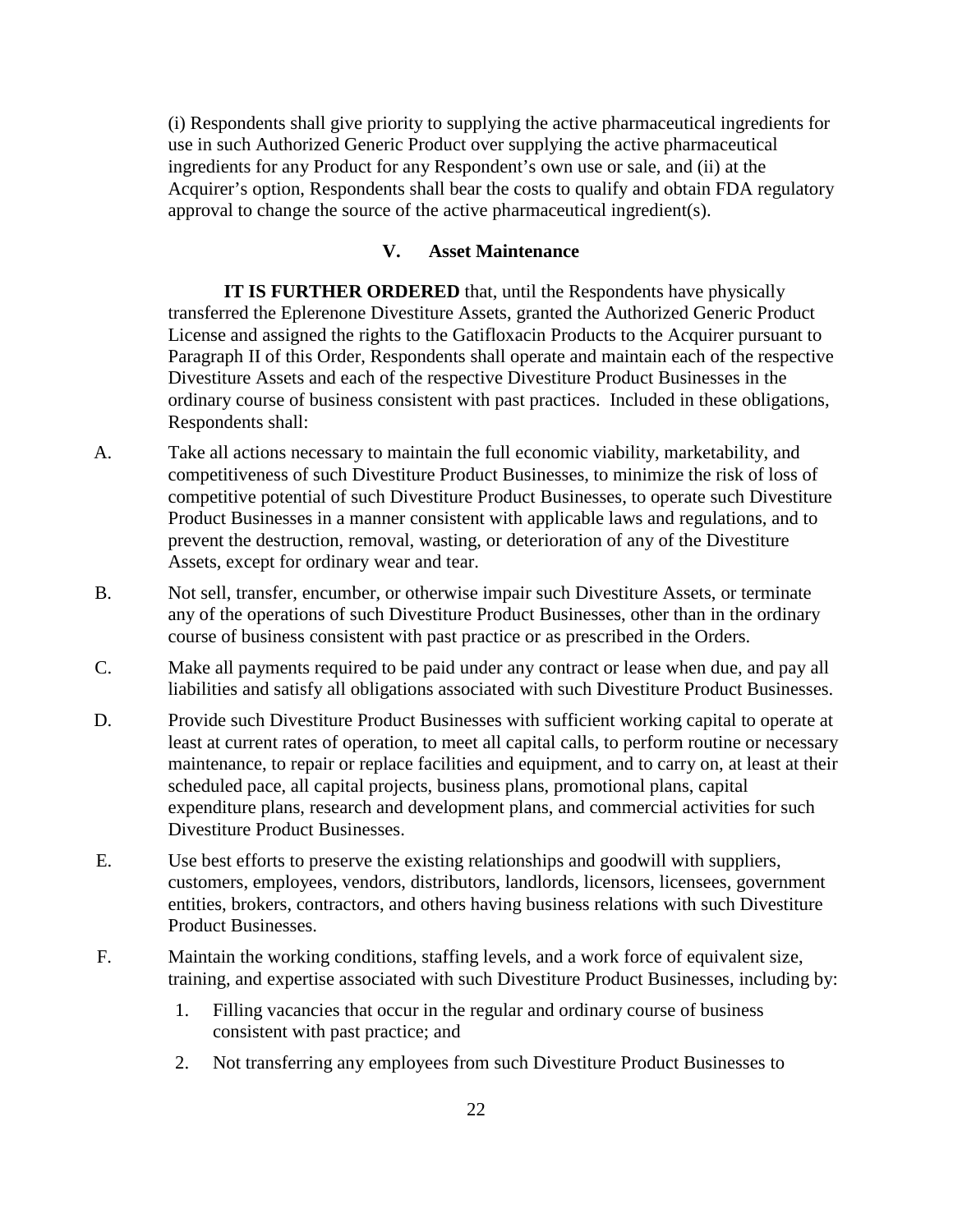another of Respondents' businesses.

- G. Maintain and preserve the Business Information of such Divestiture Product Businesses.
- H. Provide the resources necessary for such Divestiture Product Businesses to respond to competition, prevent diminution in sales, and maintain its competitive strength.
- I. Continue providing customary levels of support services to such Divestiture Product Businesses.
- J. Maintain all licenses, permits, approvals, authorizations, or certifications used in the operation of such Divestiture Product Businesses, and operate such Divestiture Product Businesses in accordance and compliance with all regulatory obligations and requirements.
- K. Maintain the levels of production, quality, pricing, service, or customer support typically associated with such Divestiture Product Businesses.

*Provided, however*, Respondents may take actions that the Acquirer has requested or agreed to in writing and that has been approved in advance by a Monitor (in consultation with Commission staff), in all cases to facilitate that Acquirer's acquisition of the Divestiture Assets and rights in the Divestiture Products and consistent with the purposes of the Orders.

#### **VI. Employees**

### **IT IS FURTHER ORDERED** that:

- A. Until 2 years after the Divestiture Date, Respondents shall cooperate with and assist the Acquirer to evaluate independently and offer employment to the Relevant Employees for the Divestiture Products acquired by that Acquirer.
- B. Respondents shall:
	- 1. No later than 10 days after a request from the Acquirer, provide to that Acquirer a list of all Relevant Employees and provide Employee Information for each Relevant Employee;
	- 2. No later than 10 days after a request from the Acquirer, provide that Acquirer or its Manufacturing Designee an opportunity to meet individually and outside the presence or hearing of any employee or agent of Respondents with any of the Relevant Employees, and to make offers of employment to any of the Relevant Employees;
	- 3. Remove any impediments within the control of Respondents that may deter Relevant Employees from accepting employment with the Acquirer or its Manufacturing Designee, including, but not limited to, removal of any noncompete or confidentiality provisions of employment or other contracts with Respondents that may affect the ability or incentive of those individuals to be employed by that Acquirer or its Manufacturing Designee, and shall not make any counteroffer to a Relevant Employee who receives an offer of employment from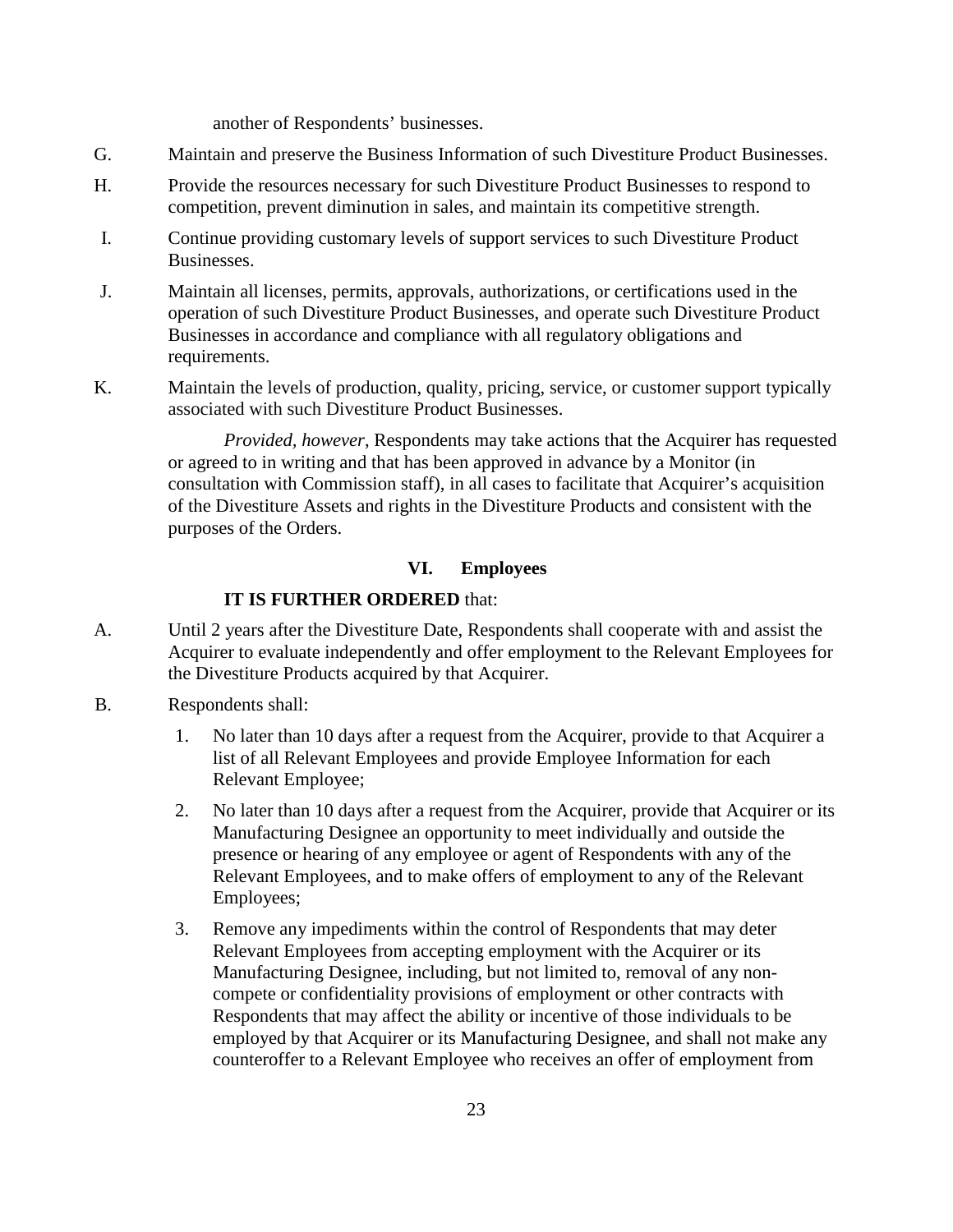that Acquirer or its Manufacturing Designee; *provided, however*, that nothing in the Orders shall be construed to require Respondents to terminate the employment of any employee or prevent Respondents from continuing the employment of any employee; and

- 4. Not interfere, directly or indirectly, with the hiring or employing by that Acquirer or its Manufacturing Designee of any Relevant Employees, not offer any incentive to such employees to decline employment with that Acquirer or its Manufacturing Designee, and not otherwise interfere with the recruitment of any Relevant Employees by that Acquirer.
- C. Respondents shall continue to provide Relevant Employees compensation and benefits, including regularly scheduled raises and bonuses, until the Divestiture Date or as may be necessary to comply with the provisions of the Orders to provide manufacturing and supply of Divestiture Products or transition services to the Acquirer.
- D. Respondents shall provide reasonable financial incentives for Relevant Employees to continue in their positions, and as may be necessary, to facilitate the employment of such Relevant Employees by the Acquirer.
- E. If, at any point within 6 months of the Divestiture Date, the Commission, in consultation with the Acquirer and a Monitor, determines in its sole discretion that the Acquirer or its Manufacturing Designee should have the ability to interview, make offers of employment to, or hire any of Respondents' employees who were not included as Relevant Employees, but who either (i) were involved with any of the Divestiture Products, or (ii) provided manufacturing and supply of Divestiture Products or transition services to the Acquirer, then the Commission may notify Respondents that such employees are to be designated as Relevant Employees, and Paragraph VI of this Order shall apply to such employees as of that notification date.
- F. Respondents shall not, for a period of one year following the Divestiture Date, directly or indirectly, solicit or otherwise attempt to induce any of the Relevant Employees who have accepted offers of employment with the Acquirer or its Manufacturing Designee to terminate his or her employment with the Acquirer or its Manufacturing Designee; *provided, however*, Respondents may:
	- 1. Hire an employee whose employment has been terminated by the Acquirer;
	- 2. Advertise for employees in newspapers, trade publications, or other media, or engage recruiters to conduct general employee search activities, in either case not targeted specifically at one or more of Relevant Employees; and
	- 3. Hire an employee who has applied for employment with Respondents, as long as such application was not solicited or induced in violation of this Paragraph.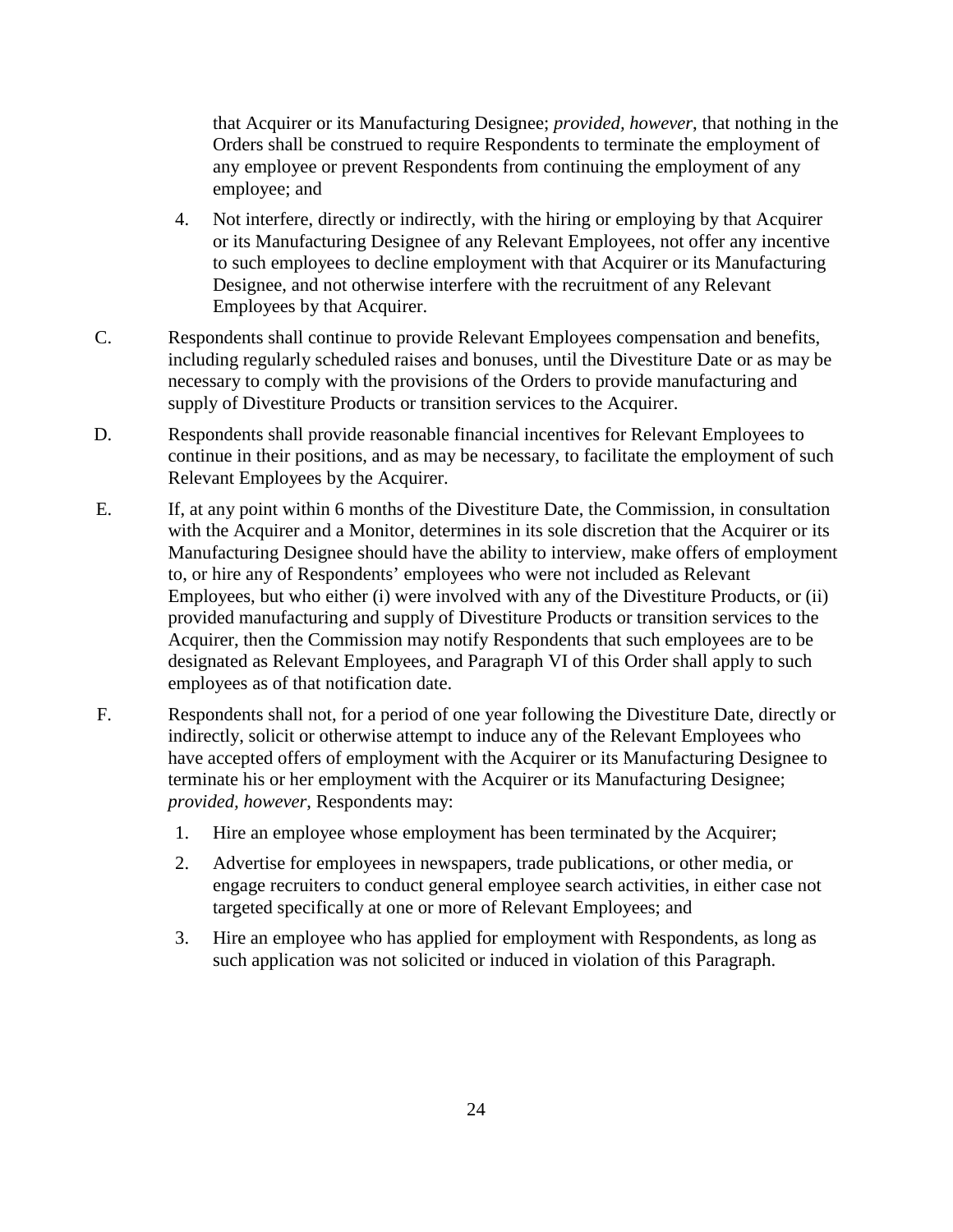## **VII. Business Information**

### **IT IS FURTHER ORDERED** that:

- A. Respondents shall transfer and deliver all Business Information related to a Divestiture Product Business to the Acquirer pursuant to the following:
	- 1. Respondents shall deliver the Business Information to that Acquirer, at Respondents' expense, in good faith, in a timely manner (*i.e*. as soon as practicable, avoiding any delays in transmission), and in a manner that ensures the completeness and accuracy of all information and ensures its usefulness;
	- 2. Pending complete delivery of all Confidential Business Information, Respondents shall provide that Acquirer with access to all Business Information and to employees who possess or are able to locate this information for the purposes of identifying the Business Information that contains Confidential Business Information and facilitating the delivery in a manner consistent with the Orders;
	- 3. Not use, directly or indirectly, any such Confidential Business Information other than as necessary to comply with the following:
		- a. The requirements of the Orders;
		- b. Respondents' obligations to that Acquirer under the terms of the related Divestiture Agreements; or
		- c. Applicable law;
	- 4. Not disclose or convey any such Confidential Business Information, directly or indirectly, to any Person *except* (i) that Acquirer, (ii) other Persons specifically authorized by that Acquirer or staff of the Commission to receive such information (*e.g.*, employees of a Respondent providing transition services, manufacturing Divestiture Products, or who are engaged in the transfer and delivery of the Product Manufacturing Technology), (iii) the Commission, or (iv) a Monitor, and *except* to the extent necessary to comply with applicable law;
	- 5. Not provide, disclose, or otherwise make available, directly or indirectly, any Confidential Business Information to the employees associated with the business that is being retained, owned, or controlled by a Respondent, other than those employees specifically authorized as described above;
	- 6. Institute procedures and requirements to ensure that those employees of a Respondent that are authorized by that Acquirer to have access to such Confidential Business information:
		- a. Do not provide, disclose, or otherwise make available, directly or indirectly, any such Confidential Business Information in contravention of the Orders; and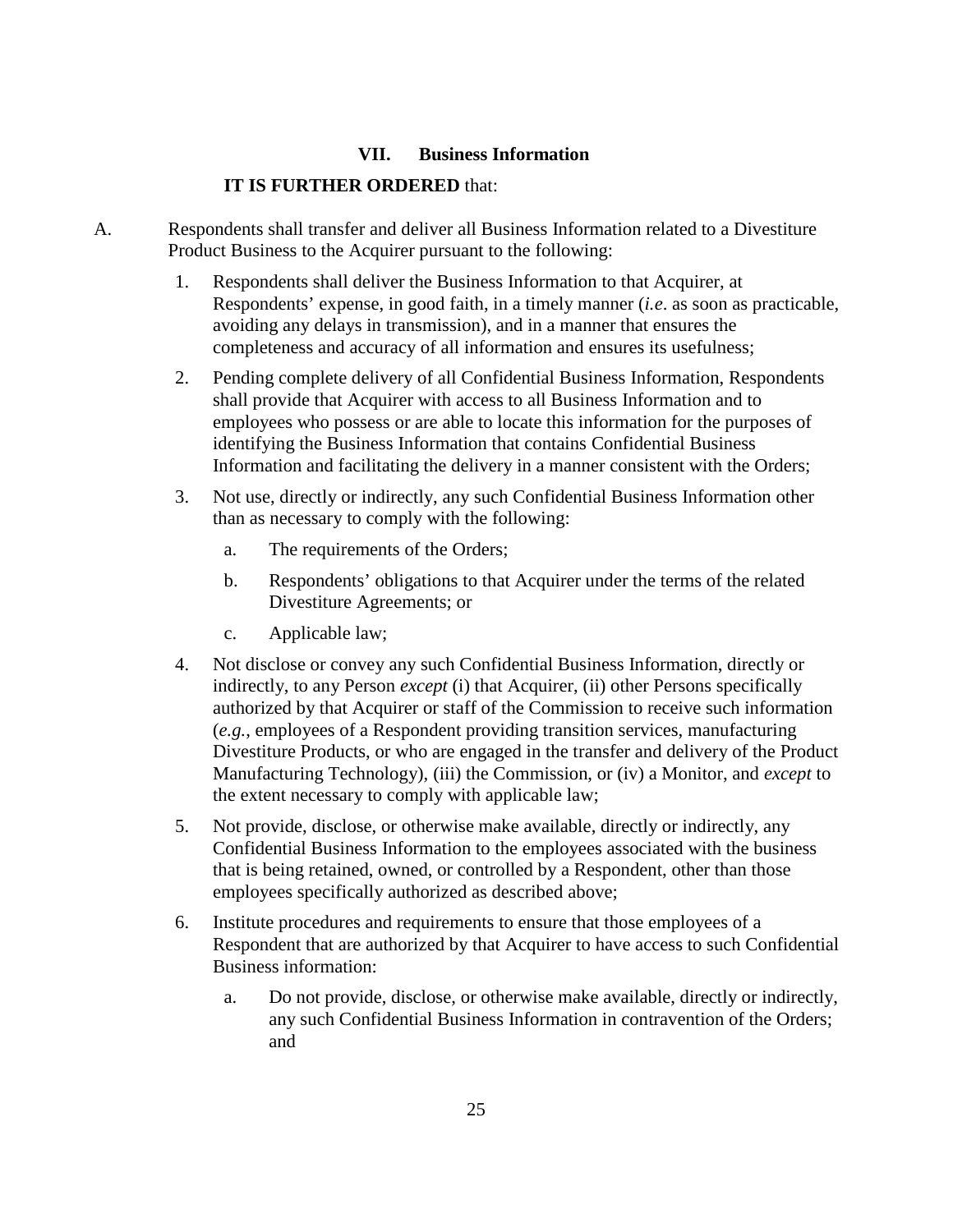- b. Do not solicit, access, or use any such Confidential Business Information that they are prohibited from receiving for any reason or purpose; and
- 7. Take all actions necessary and appropriate to prevent access to, and the disclosure or use of, such Confidential Business Information by or to any Person(s) not authorized to access, receive, or use such information pursuant to the terms of the Orders or the Divestiture Agreements, including:
	- a. Establishing and maintaining appropriate firewalls, confidentiality protections, internal practices, training, communications, protocols, and system or network controls and restrictions;
	- b. To the extent practicable, maintaining such Confidential Business Information separate from other data or information of any Respondent; and
	- c. Ensuring by other reasonable and appropriate means that such Confidential Business Information is not shared with a Respondent's personnel engaged in any Business related to the same or substantially the same type of Business as the Divestiture Products, including a Respondent's personnel engaged in the marketing and sale within the United States of Products Developed or in Development for the same or similar indications as the Divestiture Products or that use the same active pharmaceutical ingredients as the Divestiture Products.
- B. As a condition of continued employment after the Divestiture Date, Respondents shall require each employee that has had responsibilities related to the marketing or sales of the Divestiture Products within the one-year period prior to the Divestiture Date, and each employee that has responsibilities related to the Development, marketing, or sales of those Retained Products that are Developed or in Development for the same or similar indications as the Divestiture Products, in each case who have or may have had access to Confidential Business Information, and the direct supervisor(s) of any such employee, sign a confidentiality agreement pursuant to which that employee shall be required to maintain all such Confidential Business Information as strictly confidential, including the nondisclosure of that information to all other employees, executives, or other personnel of any Respondent (other than as necessary to comply with the requirements of the Orders).
- C. No later than 30 days after the Divestiture Date, Respondents shall provide written notification of the restrictions on the use and disclosure of the above-described Confidential Business Information by that Respondent's personnel to all of its employees who (i) may be in possession of such Confidential Business Information or (ii) may have access to such Confidential Business Information. Respondents shall give the abovedescribed notification by e-mail with return receipt requested or similar transmission, and keep a file of those receipts for 2 years after the Divestiture Date. Respondents shall provide a copy of their notifications to the Acquirer. Respondents shall maintain complete records of all such notifications at the respective Respondent's principal executive offices within the United States and shall provide an officer's certification to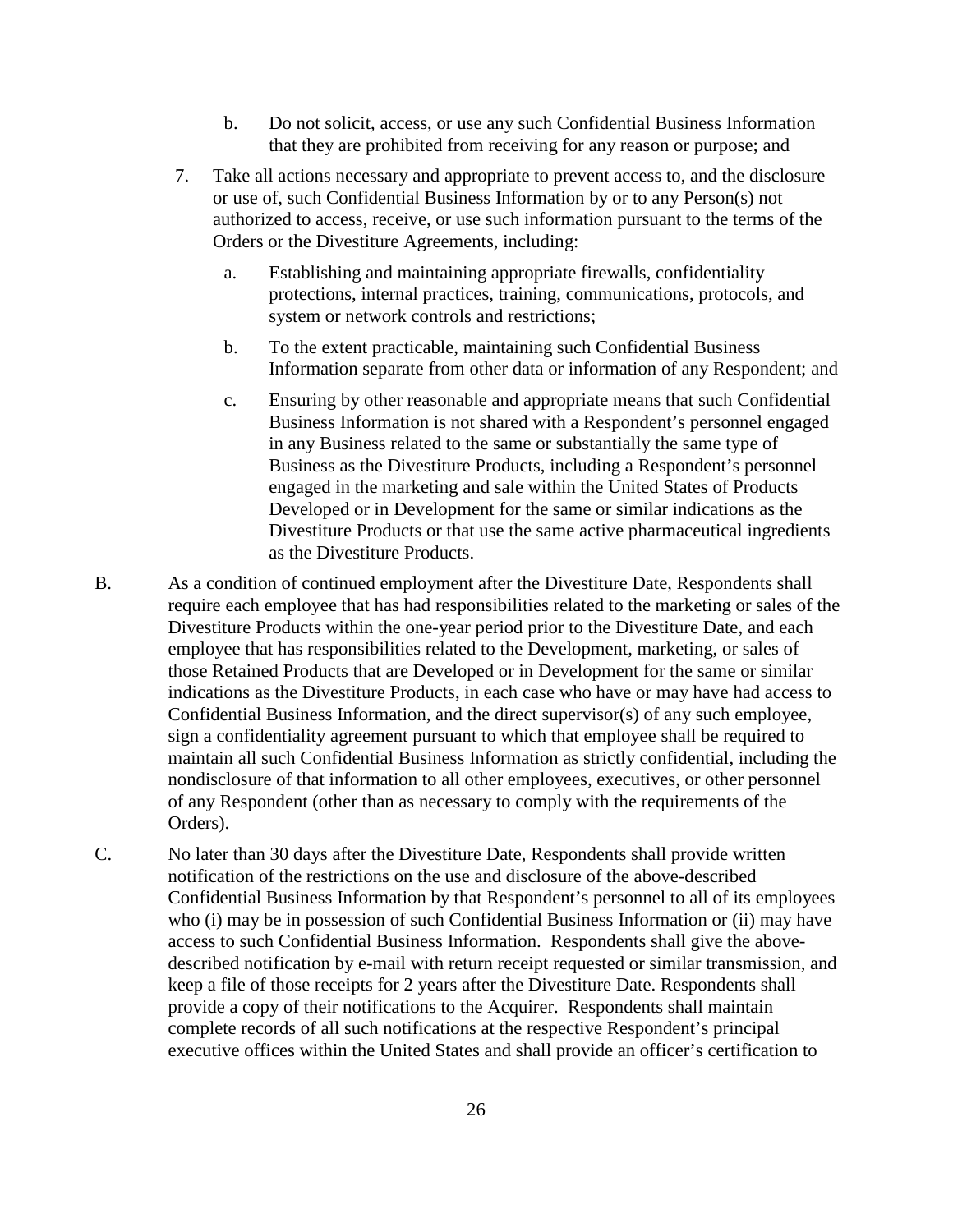the Commission affirming the implementation of, and compliance with, the acknowledgement program. Respondents shall provide that Acquirer with copies of all certifications, notifications, and reminders sent to that Respondent's personnel.

- D. Each Respondent shall assure that its own counsel (including its own in-house counsel under appropriate confidentiality arrangements) shall not retain unredacted copies of documents or other materials provided to the Acquirer or access original documents provided to that Acquirer, except under circumstances in which copies of documents are insufficient or otherwise unavailable, and for the following purposes:
	- 1. To assure such Respondent's compliance with any Divestiture Agreement, the Orders, any law (including, without limitation, any requirement to obtain regulatory licenses or approvals, and rules promulgated by the Commission), any data retention requirement of any applicable government entity, or any taxation requirements; or
	- 2. To defend against, respond to, or otherwise participate in any litigation, investigation, audit, process, subpoena, or other proceeding relating to the divestiture or any other aspect of an Divestiture Product, the Divestiture Assets, or the Divestiture Product Business;

*provided*, *however*, that a Respondent may disclose such information as necessary for the purposes set forth in this Paragraph pursuant to an appropriate confidentiality order, agreement, or arrangement;

*provided further*, *however,* that pursuant to this Paragraph, a Respondent needing such access to original documents shall: (i) require those who view such unredacted documents or other materials to enter into confidentiality agreements with the Acquirer (but shall not be deemed to have violated this requirement if that Acquirer withholds such agreement unreasonably); and (ii) use best efforts to obtain a protective order to protect the confidentiality of such information during any adjudication.

#### **VIII. Additional Obligations**

**IT IS FURTHER ORDERED** that, during the term of the license of any Authorized Generic Product to the Acquirer pursuant to Paragraph II of this Order, Respondent Pfizer shall retain and maintain each FDA Authorization that is the FDA Authorization for an Authorized Generic Product unless:

- A. Respondent Pfizer transfers such FDA Authorization to the Acquirer;
- B. The FDA requires the withdrawal of the FDA Authorization for safety or efficacy reasons;
- C. Respondent Pfizer demonstrates, in consultation with that Acquirer and a Monitor, that a withdrawal of the FDA Authorization is necessary due to safety issues based on adverse events, serious adverse events, unexpected adverse events, or other pharmacovigilance reported to the FDA since the Divestiture Date; or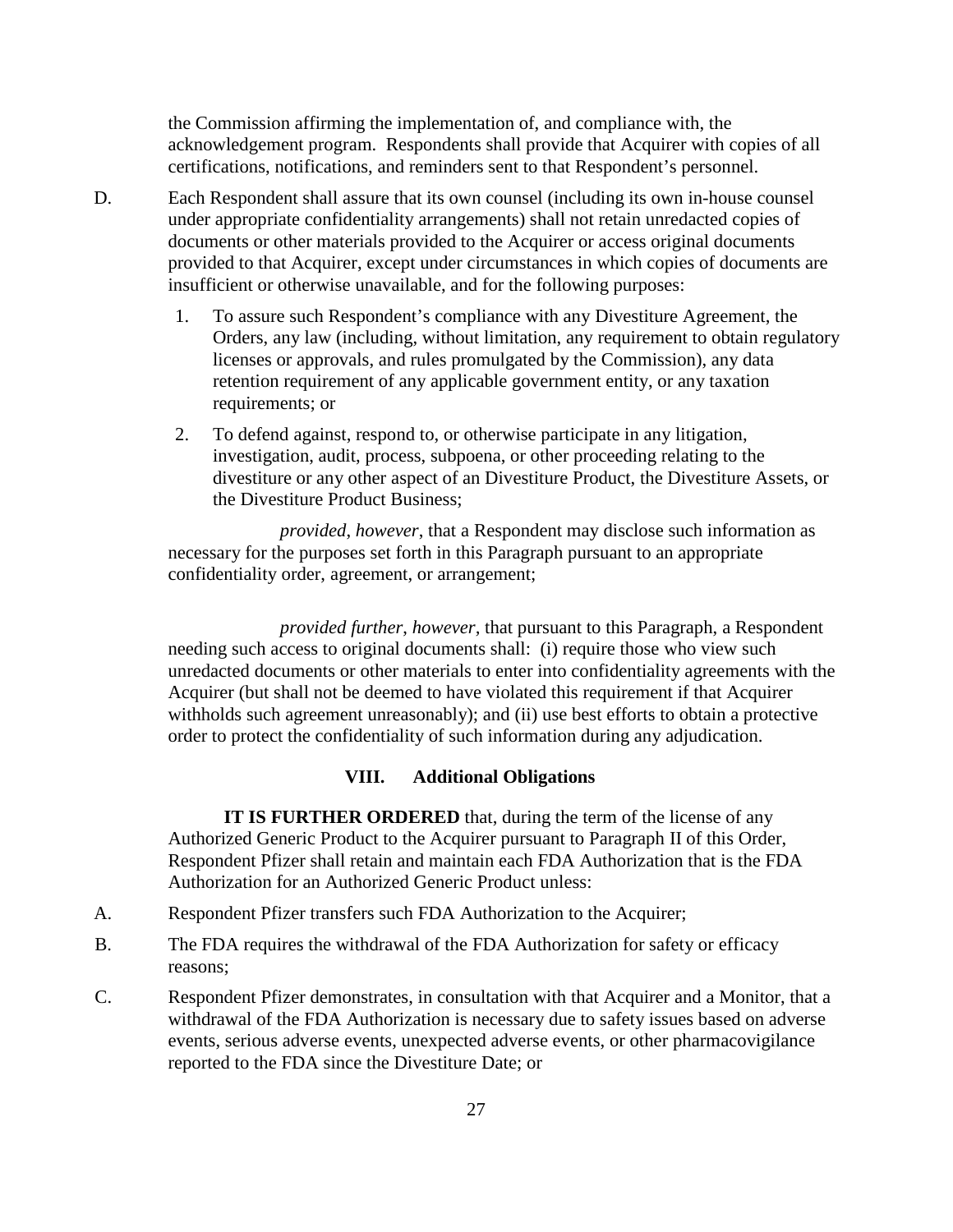D. The Acquirer consents to the Respondent Pfizer's withdrawal of the FDA Authorization.

## **IX. Monitor**

### **IT IS FURTHER ORDERED** that:

- A. The Commission appoints F. William Rahe and William Hitchings of Quantic Regulatory Services Inc. as Monitors to observe and report on Respondents' compliance with the terms of the Orders. The Monitors shall serve pursuant to the agreement contained in the Monitor Agreement Appendix to the Orders, *provided, however,* such agreement shall not limit, or be construed to limit, the terms of the Monitor Paragraphs of the Orders.
- B. No later than one day after the Commission issues the Order to Maintain Assets, Respondents shall:
	- 1. Confer on the Monitors all rights, power, and authorities necessary to permit the Monitors to monitor Respondents' compliance with the terms of the Orders as set forth in the Monitor Paragraphs of the Orders; and
	- 2. Consent to the terms and conditions regarding such rights, powers, and authorities of the Monitors set forth in the Monitor Paragraphs of the Orders.
- C. The Monitors:
	- 1. Shall have the authority to monitor Respondents' compliance with the obligations set forth in the Orders;
	- 2. Shall act in consultation with the Commission or its staff;
	- 3. Shall serve as an independent third party and not as an employee, or agent of the Respondents or of the Commission;
	- 4. Shall serve the expense of Respondents, without bond or other security;
	- 5. May employ, at the cost and expense of Respondents, such consultants, accountants, attorneys, and other representatives and assistants as are reasonably necessary to carry out that Monitor's duties and responsibilities;
	- 6. Shall enter into a confidentiality agreement related to Commission materials and information received in connection with the performance of that Monitor's duties and each of that Monitor's consultants, accountants, attorneys, and other representatives and assistants shall enter into such a confidentiality agreement;
	- 7. Shall notify Respondents and staff of the Commission, in writing, of any potential financial, professional, personal, or other conflicts of interest within 5 days should they arise;
	- 8. Within 30 days after the Order to Maintain Assets is issued, and every 90 days thereafter, and at such other times as may be requested by staff of the Commission, shall report in writing to the Commission regarding Respondents' compliance with their obligations under the Orders; and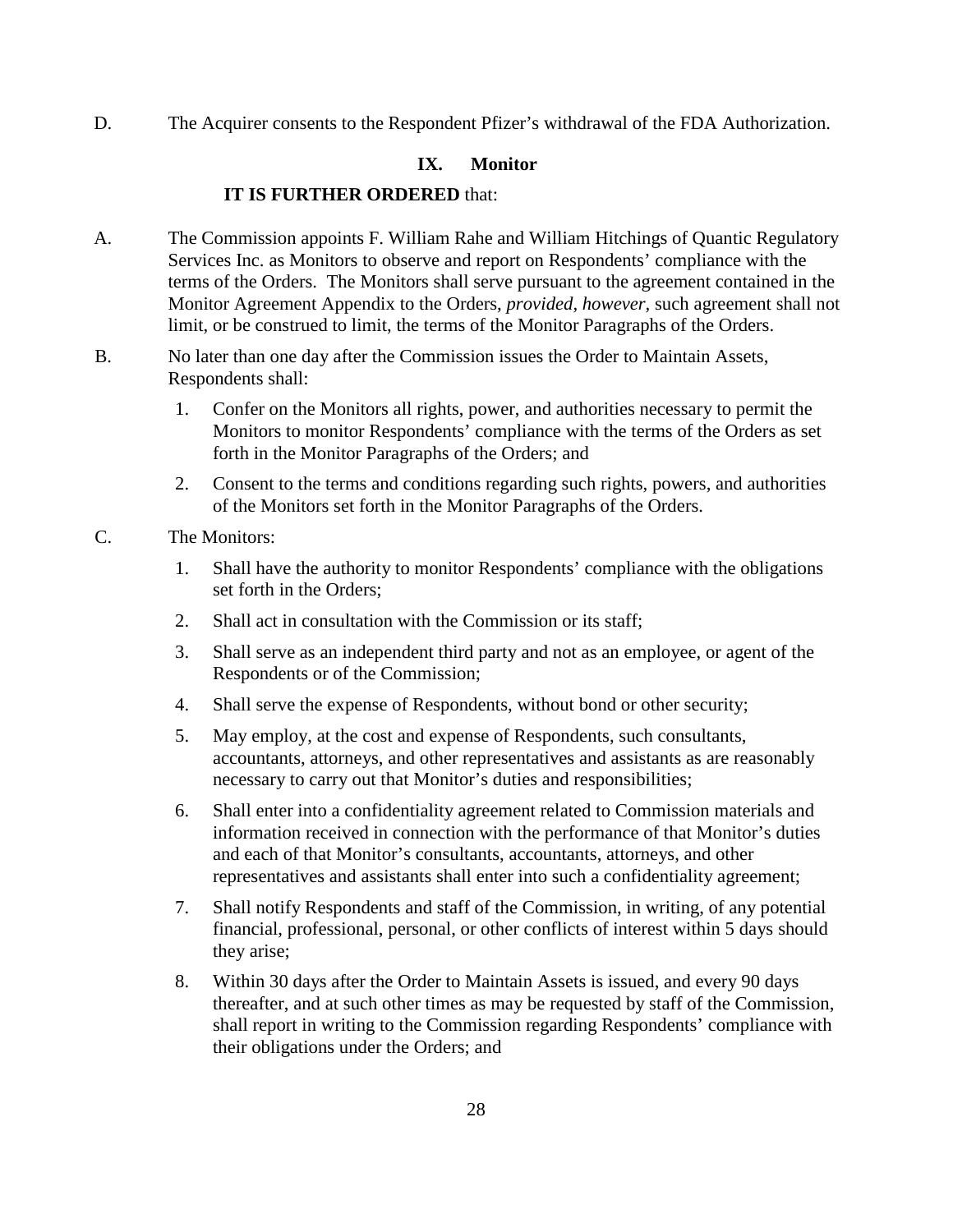- 9. Shall serve until that Monitor, in conjunction with Commission staff, determines that all obligations for the Respondents to provide manufacturing and supply of Divestiture Products have expired or been terminated and a final report is filed within 30-days after that date or until such other time as may be determined by the Commission or its staff.
- D. Respondents shall (i) provide the Monitors full and complete access to all information and facilities, and, as necessary, make such arrangements with third parties, to allow the Monitors to monitor Respondents' compliance with its obligations under the Orders; and (ii) cooperate with, and take no action to interfere with or impede the ability of, the Monitors to perform their duties pursuant to the Orders.
- E. Respondents shall indemnify and hold the Monitors harmless against losses, claims, damages, liabilities, or expenses (including attorney's fees and out of pocket costs) that arise out of, or in connection with, any claim concerning the Monitors' performance of the Monitors' duties under the Orders, whether or not such claim results in liability, *except*, to the extent that such losses, claims, damages, liabilities, or expenses result from the Monitors' gross negligence or willful misconduct. For purposes of this Paragraph, the term "Monitor" shall include all persons retained by the Monitors in the performance of their duties under the Orders.
- F. Respondents may require the Monitors and each of the Monitors' consultants, accountants, attorneys, and other representatives and assistants to enter into a customary confidentiality agreement; *provided, however,* that such agreement does not restrict the Monitors from providing any information to the Commission.
- G. Respondents shall not require nor compel the Monitors to disclose to Respondents the substance of communications with the Commission, including the Monitors' written reports submitted to the Commission, or any other Person with whom the Monitors communicate in the performance of their duties.
- H. If the Commission determines that the Monitors have ceased to act or failed to act diligently, the Commission may appoint a substitute Monitor and such substitute Monitor shall be afforded all rights, powers, and authorities and subject to all obligations of a Monitor under the Monitor Paragraphs of the Orders:
	- 1. The Commission shall select the substitute Monitor, subject to the consent of Respondents which consent shall not be unreasonably withheld. Respondents shall be deemed to have consented to the selection of the proposed substitute Monitor if, upon notice by staff of the Commission of the identity of the substitute Monitor to Respondents, Respondents have not opposed, in writing, including the reasons for opposing, the selection of the substitute Monitor within 10 days after such notice; and
	- 2. Not later than 5 days after the Commission appoints a substitute Monitor, Respondents shall enter into an agreement with the substitute Monitor that (i) contains substantially the same terms as the agreement attached as Monitor Agreement Appendix to the Orders or (ii) is approved by the Commission and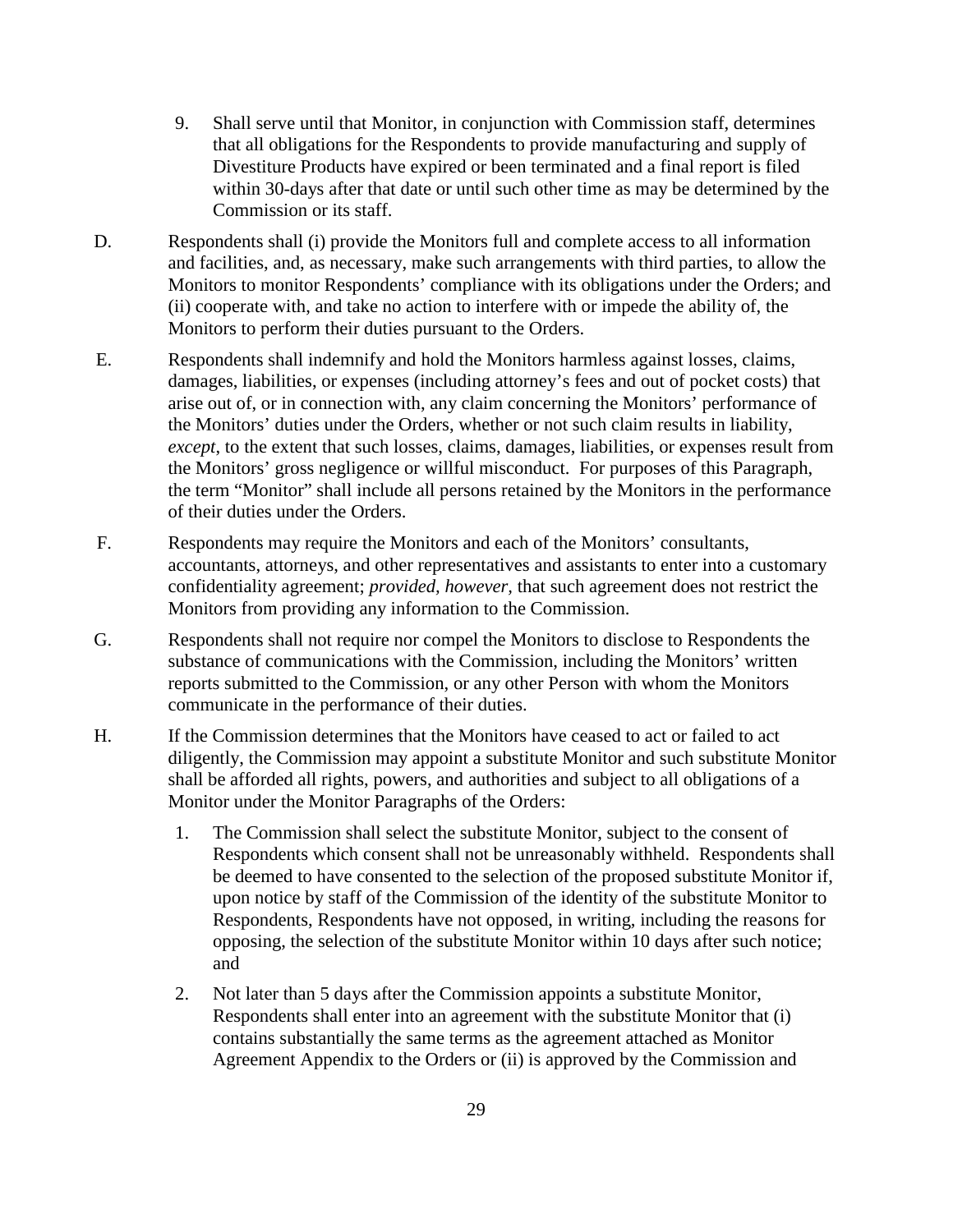confers on the substitute Monitor the rights, powers, and authority of a Monitor under the Monitor Paragraphs of the Orders.

I. The Commission may on its own initiative or at the request of a Monitor issue such additional orders or directions as may be necessary or appropriate to assure compliance with the requirements of the Orders.

#### **X. Divestiture Trustee**

#### **IT IS FURTHER ORDERED** that:

- A. If the Respondents have not fully complied with the obligations to assign, grant, license, divest, transfer, deliver, or otherwise convey the Divestiture Assets or the rights to the Divestiture Products as required by this Order, the Commission may appoint a trustee ("Divestiture Trustee") to assign, grant, license, divest, transfer, deliver, or otherwise convey these assets in a manner that satisfies the requirements of this Order. In the event that the Commission or the Attorney General brings an action pursuant to § 5(*l*) of the Federal Trade Commission Act, 15 U.S.C. § 45(*l*), or any other statute enforced by the Commission, Respondents shall consent to the appointment of a Divestiture Trustee in such action to assign, grant, license, divest, transfer, deliver, or otherwise convey these assets. Neither the appointment of a Divestiture Trustee nor a decision not to appoint a Divestiture Trustee under this Paragraph shall preclude the Commission or the Attorney General from seeking civil penalties or any other relief available to it, including a court-appointed Divestiture Trustee, pursuant to § 5(*l*) of the Federal Trade Commission Act, or any other statute enforced by the Commission, for any failure by a Respondent to comply with the Orders.
- B. The Commission shall select the Divestiture Trustee, subject to the consent of Respondents, which consent shall not be unreasonably withheld. The Divestiture Trustee shall be a Person with experience and expertise in acquisitions and divestitures. If Respondents have not opposed, in writing, including the reasons for opposing, the selection of any proposed Divestiture Trustee within 10 days after notice by the staff of the Commission to Respondents of the identity of any proposed Divestiture Trustee, Respondents shall be deemed to have consented to the selection of the proposed Divestiture Trustee.
- C. No later than 10 days after the appointment of a Divestiture Trustee, Respondents shall execute a trust agreement that, subject to the prior approval of the Commission, transfers to the Divestiture Trustee all rights and powers necessary to permit the Divestiture Trustee to effect the divestiture required by this Order. Any failure by Respondents to comply with a trust agreement approved by the Commission shall be a violation of this Order.
- D. If a Divestiture Trustee is appointed by the Commission or a court pursuant to this Paragraph, Respondents shall consent to the following terms and conditions regarding the Divestiture Trustee's powers, duties, authority, and responsibilities: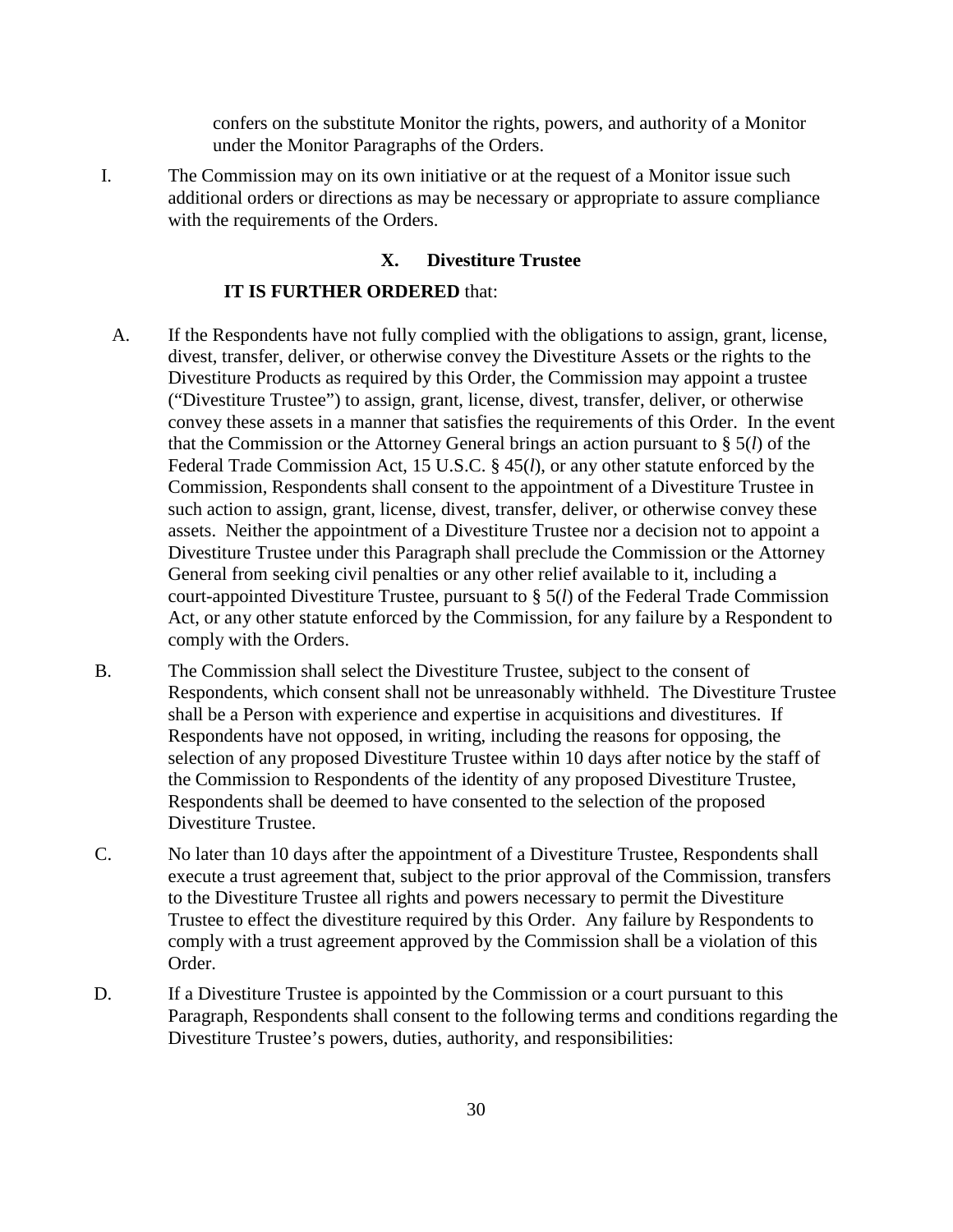- 1. Subject to the prior approval of the Commission, the Divestiture Trustee shall have the exclusive power and authority to assign, grant, license, divest, transfer, deliver, or otherwise convey the assets that are required by this Order to be assigned, granted, licensed, divested, transferred, delivered, or otherwise conveyed.
- 2. The Divestiture Trustee shall have one year after the date the Commission approves the trust agreement described herein to accomplish the divestiture, which shall be subject to the prior approval of the Commission. If, however, at the end of the oneyear period, the Divestiture Trustee has submitted a plan of divestiture or the Commission believes that the divestiture(s) can be achieved within a reasonable time, the divestiture period may be extended by the Commission;

*provided, however*, the Commission may extend the divestiture period only two (2) times.

- 3. Subject to any demonstrated legally recognized privilege, the Divestiture Trustee shall have full and complete access to the personnel, books, records, and facilities related to the relevant assets that are required to be assigned, granted, licensed, divested, delivered, or otherwise conveyed by this Order and to any other relevant information as the Divestiture Trustee may request. Respondents shall develop such financial or other information as the Divestiture Trustee may request and shall cooperate with the Divestiture Trustee. Respondents shall take no action to interfere with or impede the Divestiture Trustee's accomplishment of the divestiture(s). Any delays in divestiture caused by a Respondent shall extend the time for divestiture under this Paragraph in an amount equal to the delay, as determined by the Commission or, for a court-appointed Divestiture Trustee, by the court.
- 4. The Divestiture Trustee shall use commercially reasonable efforts to negotiate the most favorable price and terms available in each contract that is submitted to the Commission, subject to Respondents' absolute and unconditional obligation to divest expeditiously and at no minimum price. The divestiture(s) shall be made in the manner and to the Acquirer that receives the prior approval of the Commission as required by this Order;

*provided, however*, if the Divestiture Trustee receives bona fide offers from more than one acquiring Person, and if the Commission determines to approve more than one such acquiring Person, the Divestiture Trustee shall divest to the acquiring Person selected by Respondents from among those approved by the Commission;

*provided further, however*, that Respondents shall select such Person within 5 days after receiving notification of the Commission's approval.

5. The Divestiture Trustee shall serve, without bond or other security, at the cost and expense of Respondents, on such reasonable and customary terms and conditions as the Commission or a court may set. The Divestiture Trustee shall have the authority to employ, at the cost and expense of Respondents, such consultants,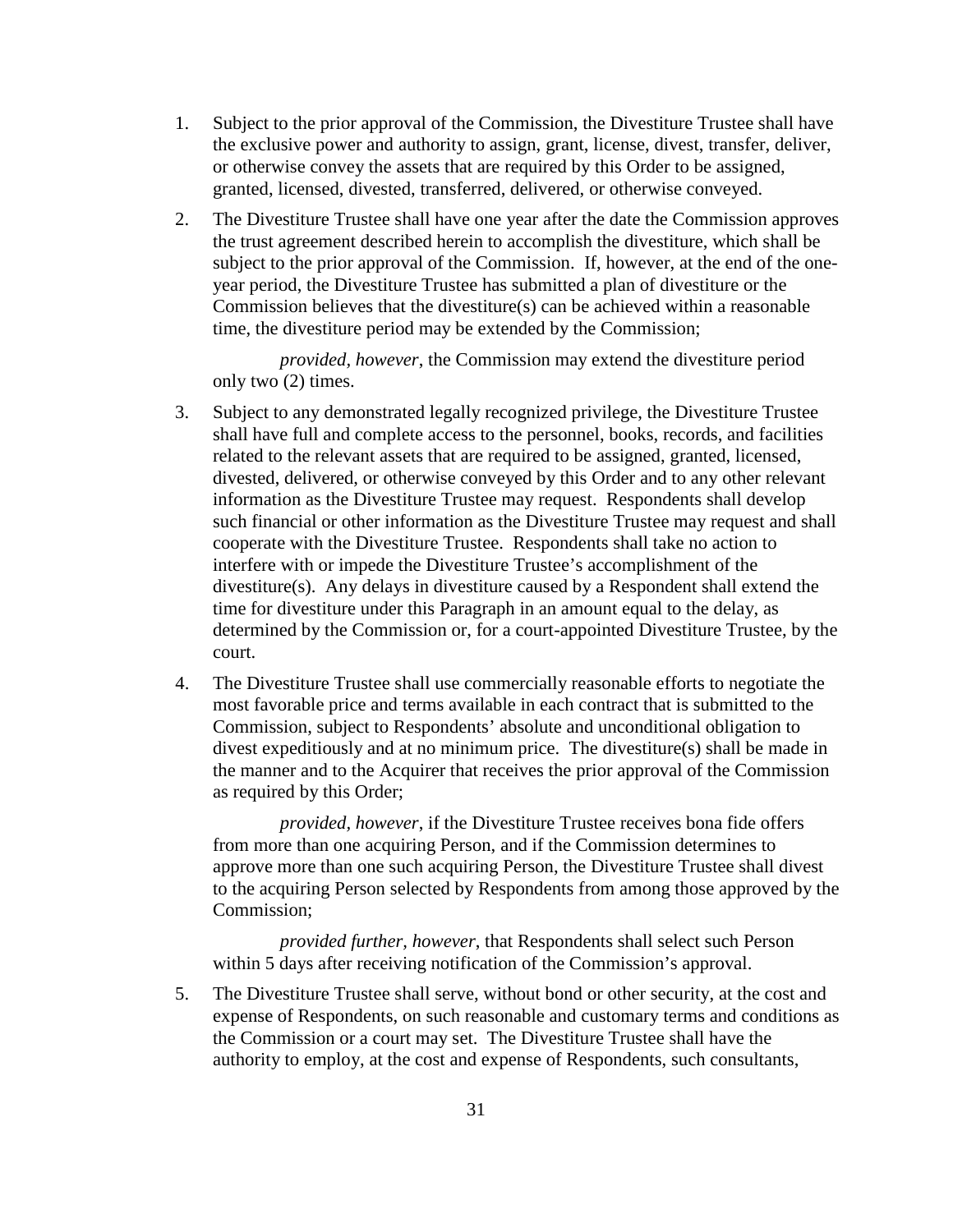accountants, attorneys, investment bankers, business brokers, appraisers, and other representatives and assistants as are necessary to carry out the Divestiture Trustee's duties and responsibilities. The Divestiture Trustee shall account for all monies derived from the divestiture and all expenses incurred. After approval by the Commission of the account of the Divestiture Trustee, including fees for the Divestiture Trustee's services, all remaining monies shall be paid at the direction of Respondents, and the Divestiture Trustee's power shall be terminated. The compensation of the Divestiture Trustee shall be based at least in significant part on a commission arrangement contingent on the divestiture of all of the relevant assets that are required to be divested by this Order.

- 6. Respondents shall indemnify the Divestiture Trustee and hold the Divestiture Trustee harmless against any losses, claims, damages, liabilities, or expenses arising out of, or in connection with, the performance of the Divestiture Trustee's duties, including all reasonable fees of counsel and other expenses incurred in connection with the preparation for, or defense of, any claim, whether or not resulting in any liability, except to the extent that such losses, claims, damages, liabilities, or expenses result from gross negligence, willful or wanton acts, or bad faith by the Divestiture Trustee.
- 7. The Divestiture Trustee shall have no obligation or authority to operate or maintain the relevant assets required to be divested by this Order.
- 8. The Divestiture Trustee shall report in writing to Respondents and to the Commission every 30 days concerning the Divestiture Trustee's efforts to accomplish the divestiture.
- 9. Respondents may require the Divestiture Trustee and each of the Divestiture Trustee's consultants, accountants, attorneys, and other representatives and assistants to sign a customary confidentiality agreement;

*provided, however,* that such agreement shall not restrict the Divestiture Trustee from providing any information to the Commission.

- E. The Commission may, among other things, require the Divestiture Trustee and each of the Divestiture Trustee's consultants, accountants, attorneys, and other representatives and assistants to sign an appropriate confidentiality agreement related to Commission materials and information received in connection with the performance of the Divestiture Trustee's duties.
- F. If the Commission determines that a Divestiture Trustee has ceased to act or failed to act diligently, the Commission may appoint a substitute Divestiture Trustee in the same manner as provided in this Paragraph.
- G. The Commission or, in the case of a court-appointed Divestiture Trustee, the court, may on its own initiative or at the request of the Divestiture Trustee issue such additional orders or directions as may be necessary or appropriate to accomplish the divestiture(s) required by this Order.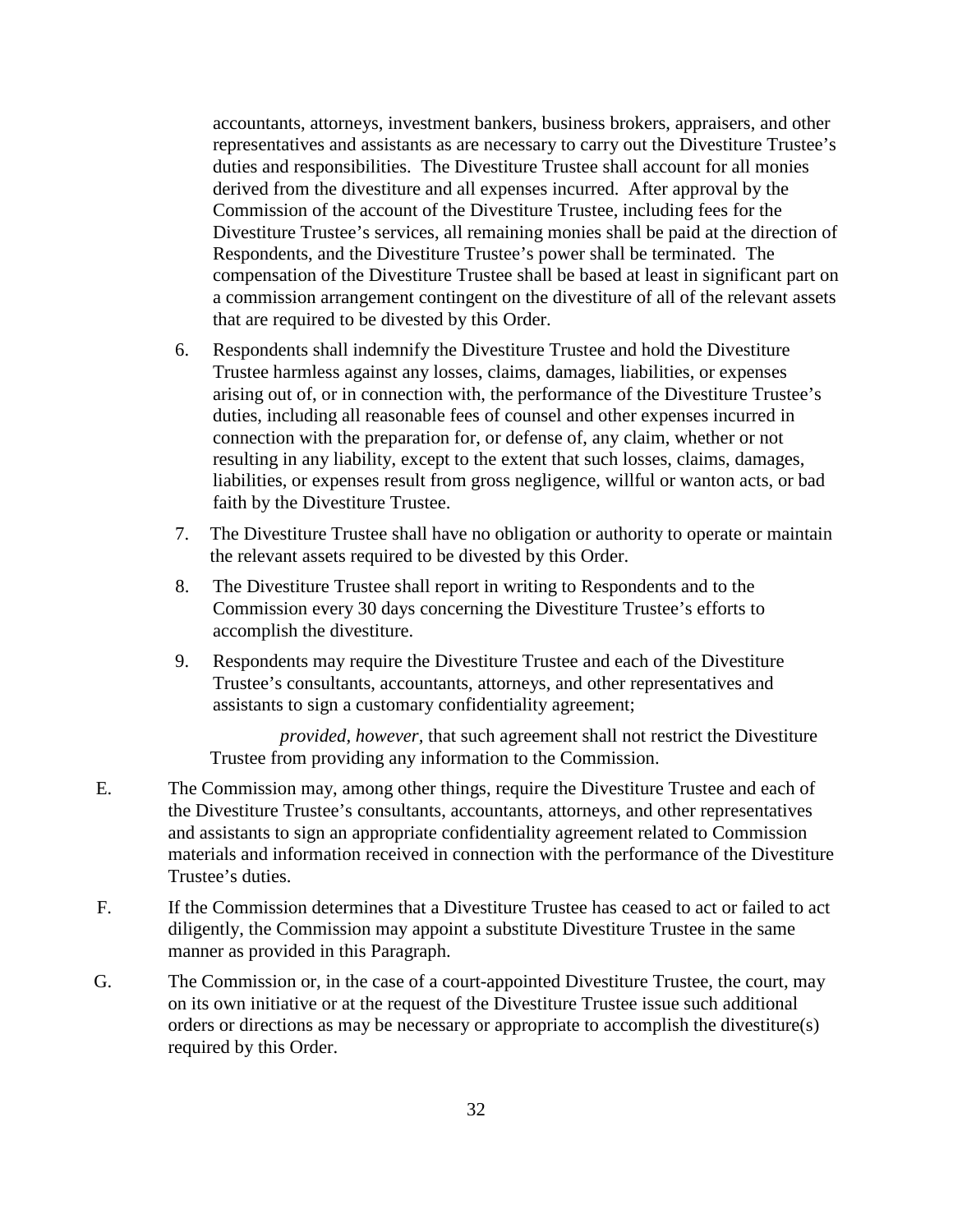## **XI. Prior Approvals**

#### **IT IS FURTHER ORDERED** that,

- A. Each Respondent (other than Respondent Pfizer) shall not, directly or indirectly, through subsidiaries, partnerships, or otherwise, acquire any rights or interests in the Levothyroxine Products, the Sucralfate Products or the Varenicline Products, or the Therapeutic Equivalent of any of these Products without the prior approval of the Commission.
- B. Respondent Pfizer shall not, directly or indirectly, through subsidiaries, partnerships, or otherwise, acquire any voting or non-voting stock, equity, notes convertible into any voting or non-voting stock rights or interests, or debt in Respondent Viatris, Respondent Upjohn, or Respondent Mylan without the prior approval of the Commission.

### **XII. Compliance Reports**

## **IT IS FURTHER ORDERED** that:

- A. Respondents shall:
	- 1. Notify Commission staff via email at [bccompliance@ftc.gov](mailto:bccompliance@ftc.gov) of the Acquisition Date and the Divestiture Dates no later than 5 days after the occurrence of each; and
	- 2. Submit the complete copies of each of the Divestiture Agreements to the Commission at [ElectronicFilings@ftc.gov](mailto:ElectronicFilings@ftc.gov) and [bccompliance@ftc.gov](mailto:bccompliance@ftc.gov) no later than 30 days after the Divestiture Date.
- **B.** Respondents shall file verified written reports ("Compliance Reports") in accordance with the following:
	- 1. Respondents shall submit interim Compliance Reports within 30 days after the Order to Maintain Assets is issued, and every 90 days thereafter until Respondents have completed all of the following: (i) the transfer and delivery of the Divestiture Assets and the rights to the Divestiture Products to the Acquirer, (ii) the transfer and delivery of all of the Product Manufacturing Technology related to the Spironolactone Products, the Prazosin Products, and the Phenytoin Products to Respondent Pfizer or to Pfizer's designated third-party contract manufacturer, (iii) the transfer and delivery of all Business Information to the Acquirer, and (iv) Respondent Pfizer or a third-party contract manufacturer (non-Respondent) designated by Pfizer is FDA approved to manufacture each of the Authorized Generic Products at a facility that is owned or controlled by Pfizer after the Acquisition Date or by Pfizer's designated third-party contract manufacturer; and Respondents shall submit annual Compliance Reports one year after the Order Date, and annually for the following 9 years on the anniversary of the Order Date; and additional Compliance Reports as the Commission or its staff may request;
	- 2. Respondent Pfizer shall continue to submit interim Compliance Reports every 6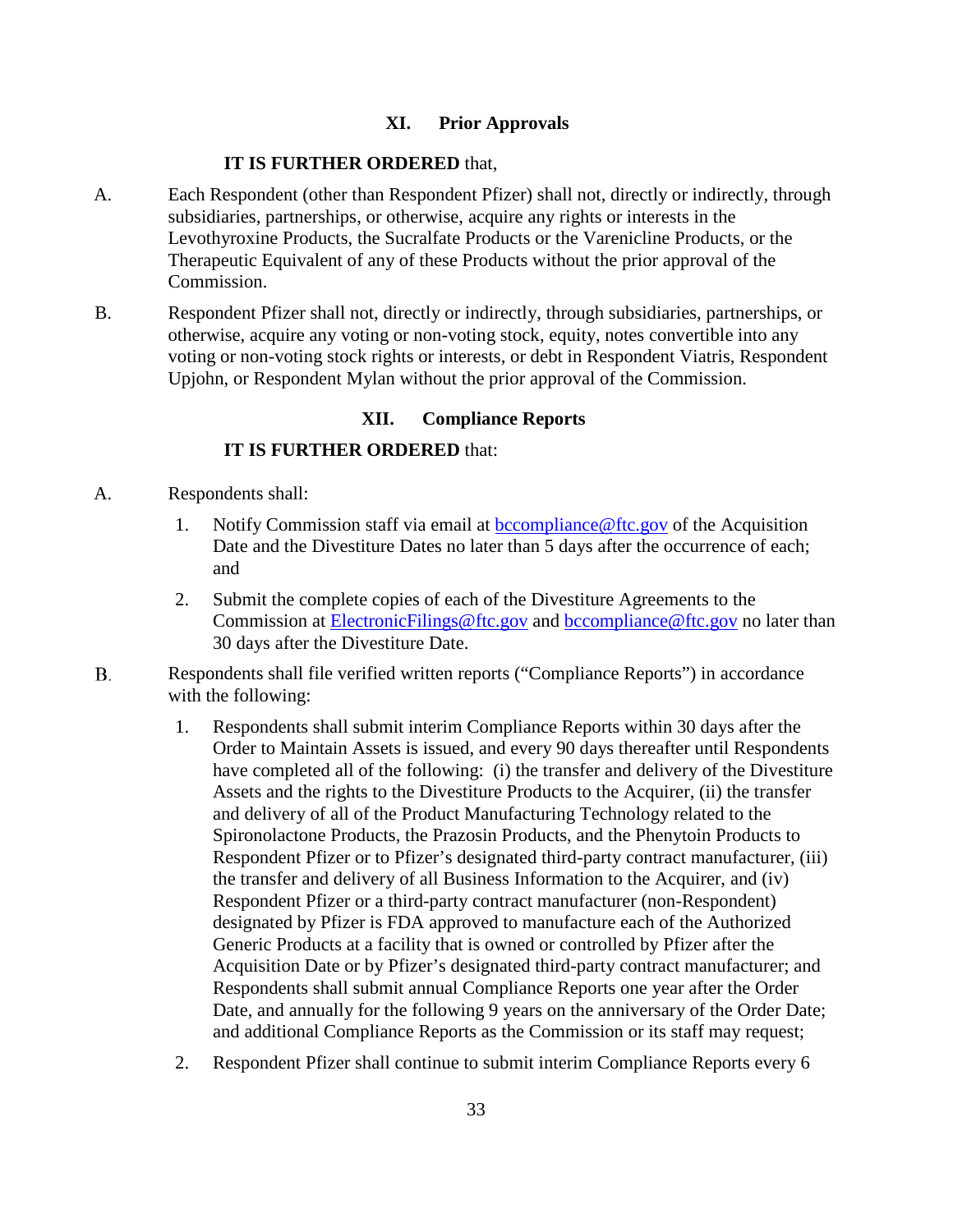months regarding Respondent Pfizer's provision of manufacturing and supply of the Authorized Generic Products to the Acquirer, including a detailed explanation of any manufacturing disruptions or any failures to supply the quantity of ordered Product to that Acquirer, and any other related requirements of the Orders;

- 3. Each Respondent's Compliance Report shall contain sufficient information and documentation to enable the Commission to determine independently whether the Respondent is in compliance with the Orders. Conclusory statements that the Respondent has complied with its obligations under the Orders are insufficient. Respondents shall include in their Compliance Reports, among other information or documentation that may be necessary to demonstrate compliance:
	- a. A detailed description of all substantive contacts, negotiations, or recommendations related to the transfer and delivery to the Acquirer of (i) the Divestiture Assets and the rights to the Divestiture Products, (ii) the Business Information related to each of the Divestiture Product Businesses, and (iii) the provision of manufacturing and supply of Authorized Generic Products to that Acquirer;
	- b. A detailed description of the transfer of the Product Manufacturing Technology related to the Spironolactone Products, the Prazosin Products, and the Phenytoin Products to Respondent Pfizer or to Pfizer's designated third-party contract manufacturer and progress toward the manufacturing of these products at a facility retained by Pfizer or Pfizer's designated thirdparty contract manufacturer; and
	- c. A detailed description of the timing for the completion of such obligations.
- 4. Each annual Compliance Report shall include the previous year's market information for each market alleged in the Complaint including the aggregate size of the market in units and in dollars; the monthly sales in units and in dollars, separately for each strength, for each market participant; the market share for each market participant calculated based on units and on dollars; and, to the extent known, an explanation of any significant changes in the total size of the market and any significant adverse impacts to the manufacture or supply of competing products to the market;
- 5. Respondents shall retain all material written communications with each party identified in the Compliance Report and all non-privileged internal memoranda, reports, and recommendations concerning fulfilling Respondents' obligations under the Orders and provide copies of these documents to Commission staff upon request.
- C. Respondents shall verify each Compliance Report in the manner set forth in 28 U.S.C. § 1746 by the Chief Executive Officer or other officer or employee specifically authorized to perform this function. Respondents shall submit an original and 2 copies of each Compliance Report as required by Commission Rule 2.41(a), 16 C.F.R. § 2.41(a), including a paper original submitted to the Secretary of the Commission and electronic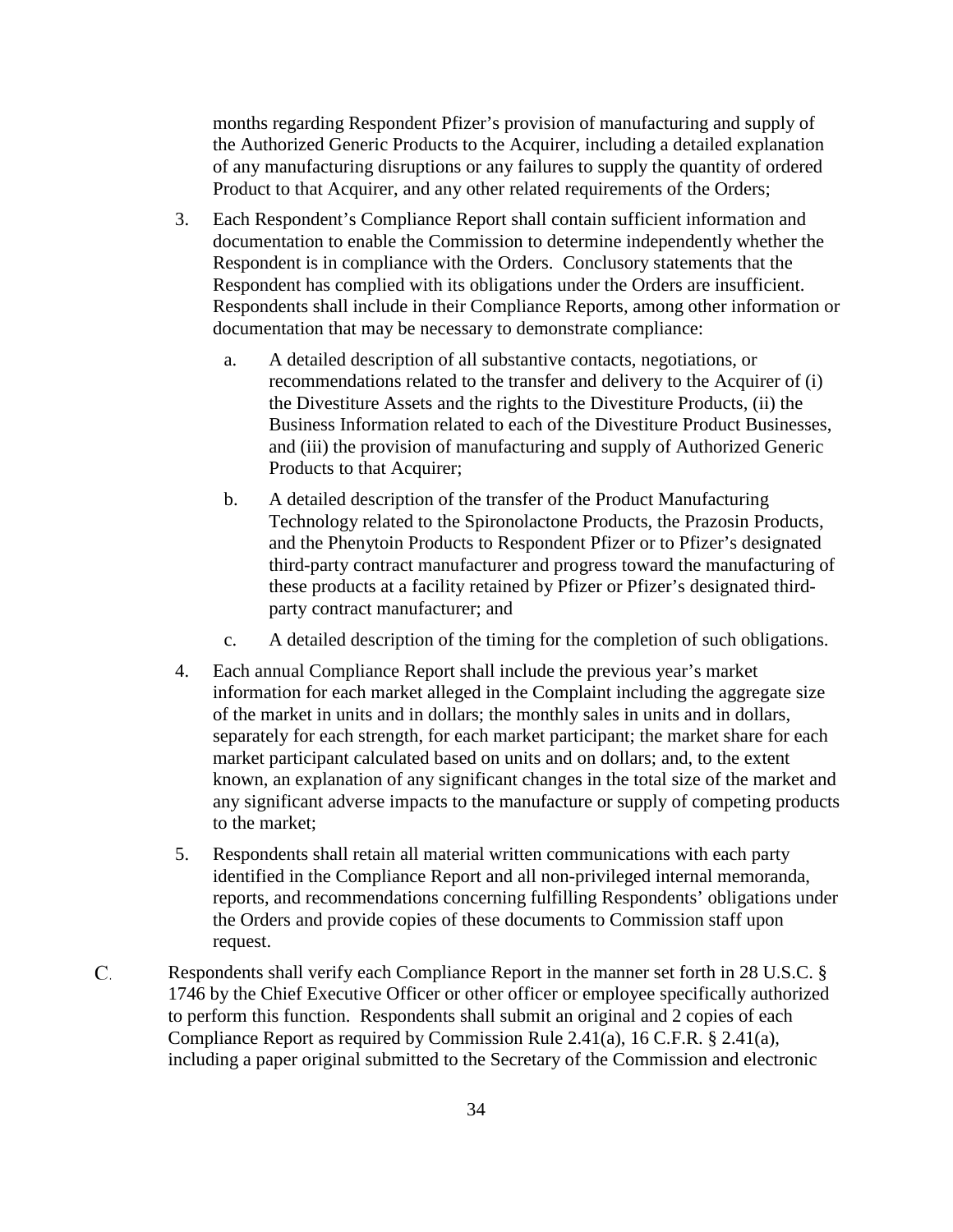copies to the Secretary at [ElectronicFilings@ftc.gov](mailto:ElectronicFilings@ftc.gov) and to the Compliance Division at [bccompliance@ftc.gov.](mailto:bccompliance@ftc.gov) In addition, Respondents shall provide a copy of each Compliance Report to each Monitor.

### **XIII. Change in Respondents**

**IT IS FURTHER ORDERED** that Respondents shall notify the Commission at least 30 days prior to:

- A. The dissolution of: Pfizer Inc., Upjohn Inc., Viatris Inc., and Mylan N.V.;
- B. Any proposed acquisition, merger, or consolidation of Pfizer Inc., Upjohn Inc., Viatris Inc., and Mylan N.V.; or
- C. Any other change in Respondents including, assignment and the creation or dissolution of subsidiaries, if such change might affect compliance obligations arising out of the Orders.

# **XIV. Access**

**IT IS FURTHER ORDERED** that, for purposes of determining or securing compliance with the Orders, subject to any legally recognized privilege, upon written request, and upon 5 days' notice to a Respondent made to its principal United States offices, registered office of its United States subsidiary, or its headquarters address, that each Respondent shall, without restraint or interference, permit any duly authorized representative of the Commission:

- A. Access, during business office hours of that Respondent and in the presence of counsel, to all facilities and access to inspect and copy all books, ledgers, accounts, correspondence, memoranda, and all other records and documents in the possession or under the control of that Respondent related to compliance with the Orders, which copying services shall be provided by that Respondent at the request of the authorized representative(s) of the Commission and at the expense of that Respondent; and
- B. To interview officers, directors, or employees of that Respondent, who may have counsel present, regarding such matters.

## **XV. Purpose**

**IT IS FURTHER ORDERED** that the purpose of this Order is to remedy in a timely and sufficient manner the lessening of competition as alleged in the Commission's Complaint by:

- A. Ensuring that the Acquirer can continue to use the Divestiture Assets and rights in the Divestiture Products granted or assigned pursuant to this Order for the purposes of each of the respective Divestiture Product Businesses within the United States; and
- B. Creating a viable and effective competitor in the respective Divestiture Product Businesses within the United States.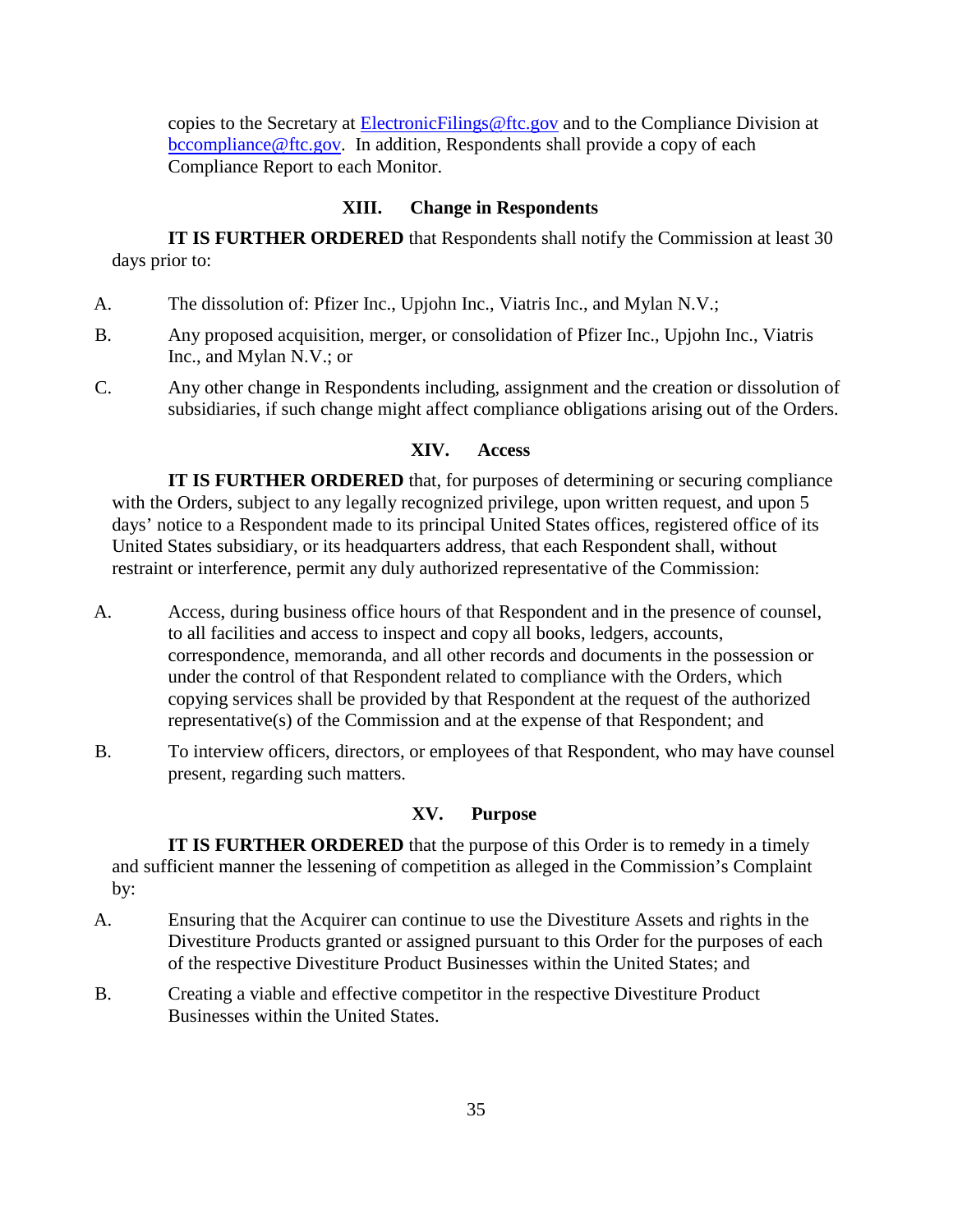# **XVI. Term**

**IT IS FURTHER ORDERED** that this Order shall terminate 10 years from the date it is issued.

By the Commission.

April J. Tabor Acting Secretary

SEAL

ISSUED: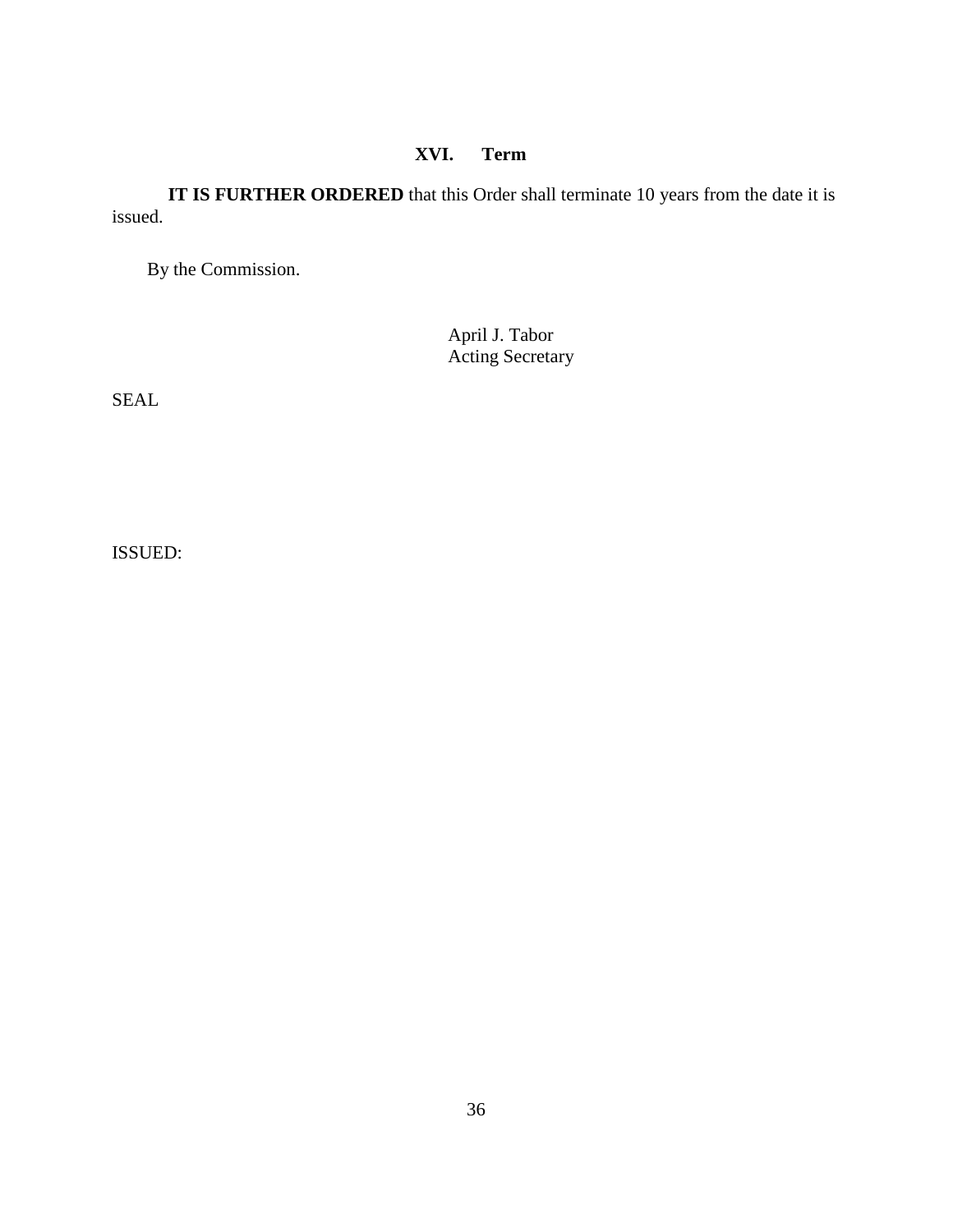# **NON-PUBLIC APPENDIX I AGREEMENTS RELATED TO THE DIVESTITURES [cover page]**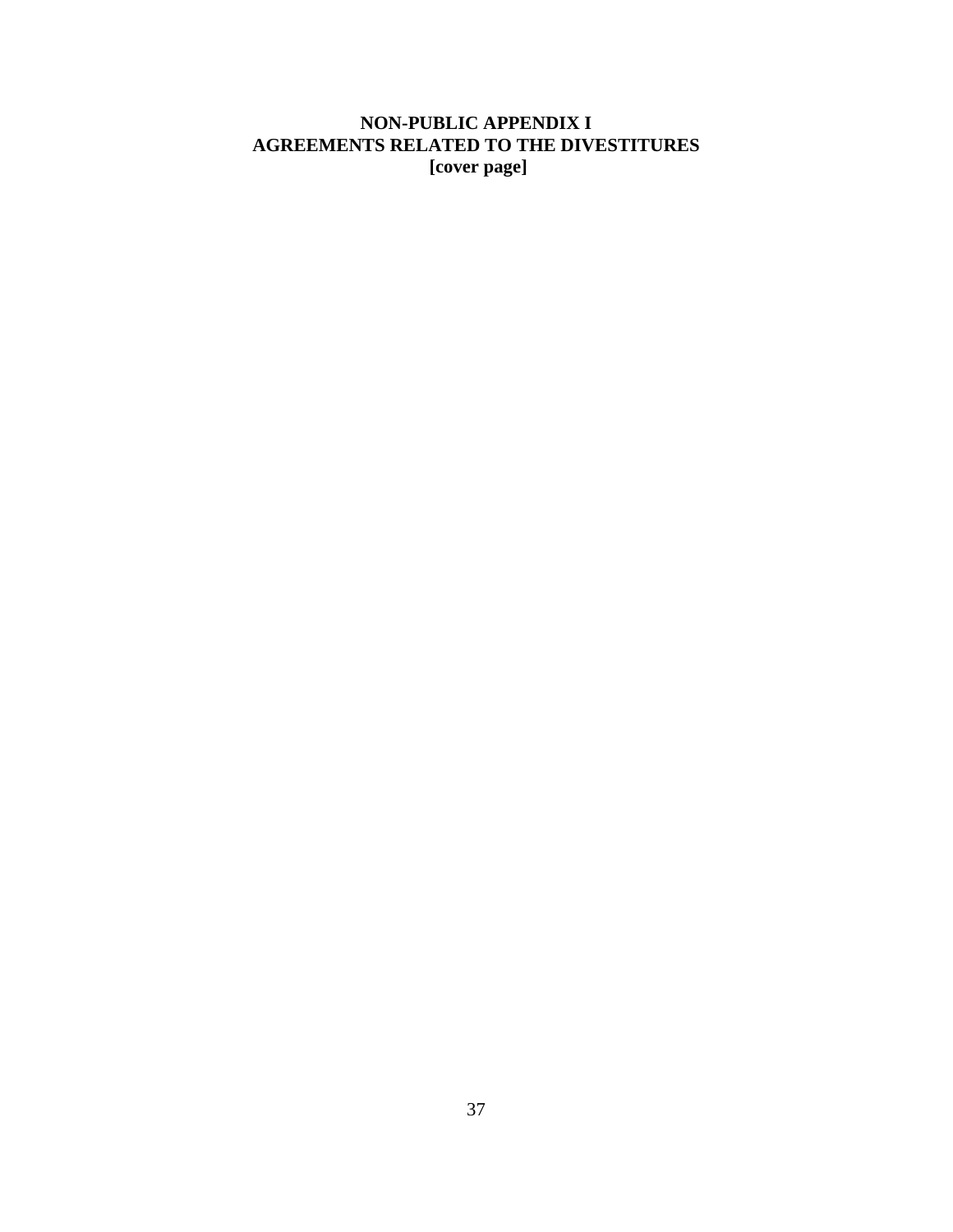# **NON-PUBLIC APPENDIX MONITOR COMPENSATION [cover page]**